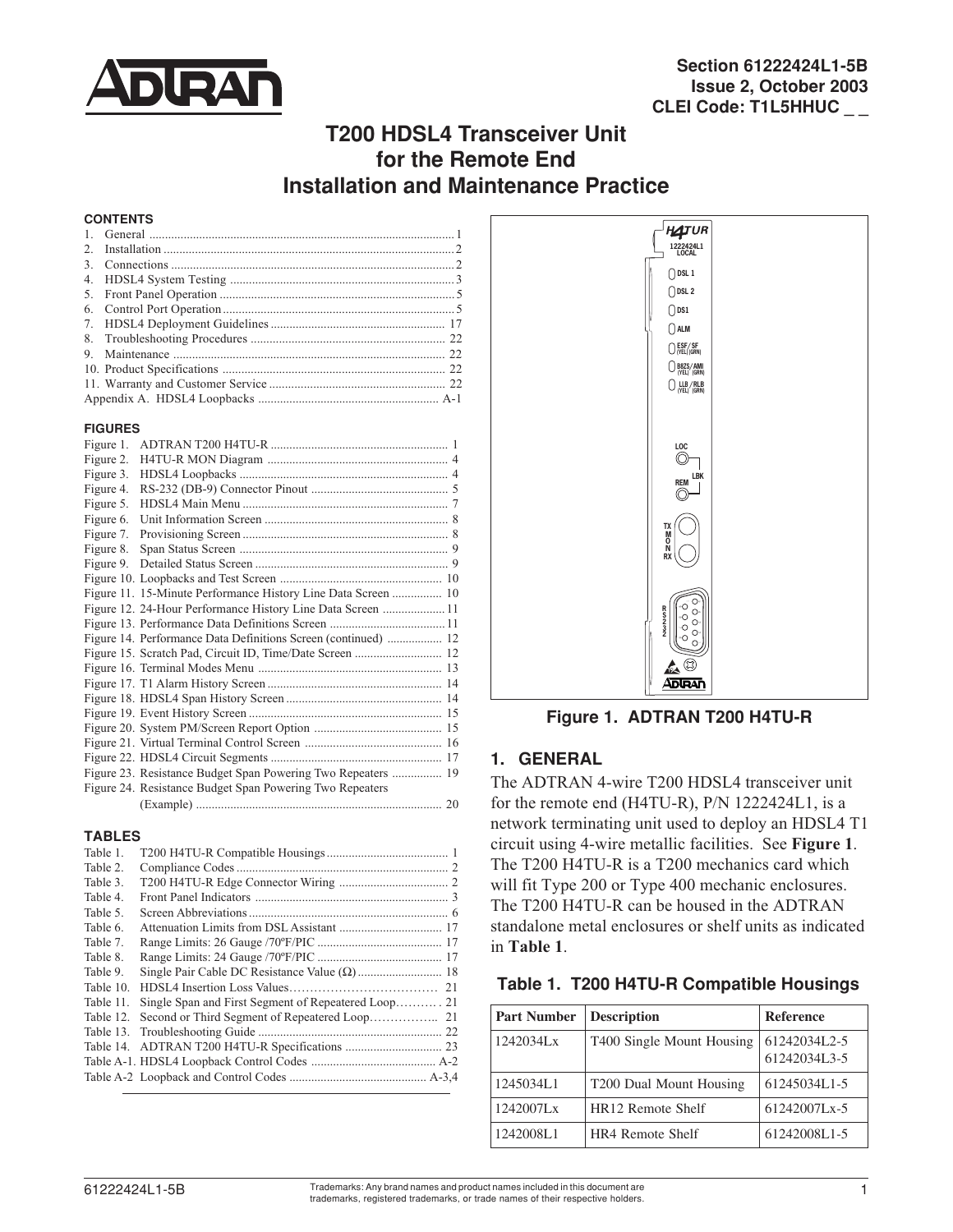This version of the H4TU-R works with multiple list versions of the HDSL4 transceiver unit for the central office (H4TU-C) and repeater (H4R) as listed below.

| Unit Number Description |                                     |
|-------------------------|-------------------------------------|
|                         | 118141XL1  Total Access 3000 H4TU-C |
|                         | 122x401L1  220/E220 H4TU-C          |
| 122x403L1  DDM+ H4TU-C  |                                     |
| 122x404L1  3192 H4TU-C  |                                     |
|                         | 122x407L1  H4TU-C for Soneplex      |
| 122x441L1  T200 H4R     |                                     |
| 122x445L1  239 H4R      |                                     |
|                         |                                     |

*Note: x = any generic number*

The H4TU-R can be deployed in circuits using one H4TU-C, one H4TU-R, and up to two H4Rs.

The H4TU-R terminates local loop HDSL4 signals originating from the Central Office (CO) unit and transforms the HDSL4 signal into traditional DS1 signals to be delivered to the customer.

The H4TU-R (P/N 1222424L1) is intended for local power (±48V) only. If a span powered unit is needed, order P/N 122x426L1. A local power supply is available from ADTRAN by ordering P/N 1353.DSK48V04.

# **Revision History**

This is the second release of this document. This revision is to update the Screens.

# **2. INSTALLATION**



After unpacking the unit, inspect it for damage. If damage is discovered, file a claim with the carrier, then contact ADTRAN. For more information, refer to the *Warranty and Customer Service section*.

The settings on the H4TU-C are encoded and transmitted to the H4TU-R once the circuit has achieved synchronization. There are no switch settings on the H4TU-R.

#### **Remote Provisioning**

This H4TU-R can be used to provision the entire HDSL4 circuit via the craft interface.

#### **Compliance**

**Table 2** shows the compliance codes for the H4TU-R. This product is intended for installation in restricted access locations only and is intended for installation in equipment with a Type "B" or "E" enclosure.

**Table 2. Compliance Codes**

| Code                        |   | Input Output |
|-----------------------------|---|--------------|
| Power Code (PC)             | ы |              |
| Telecommunication Code (TC) | X |              |
| Installation Code (IC)      |   |              |

## **WARNING**

Up to –200 VDC may be present on telecommunications wiring. Ensure chassis ground is properly connected.

This product meets all requirements of Bellcore GR-1089-CORE (Class A2) and is NRTL listed to the applicable UL standards.

# **3. CONNECTIONS**

All connections of the H4TU-R are made through card edge connectors. **Table 3** gives the card edge pin assignments for the H4TU-R circuit pack.

# **CAUTION**

Ensure chassis ground is properly connected for either standalone or shelf-mounted applications.

# **Table 3. T200 H4TU-R Edge Connector Wiring**

| Pin# | <b>Description</b>           |  |
|------|------------------------------|--|
| 1    | Chassis Ground               |  |
| 5    | DS1 Tx Tip                   |  |
| 7    | $HDSL4$ Tip (Loop 1)         |  |
| 11   | Chassis Ground               |  |
| 12   | <b>GND</b> Protect Switching |  |
| 13   | HDSL4 Ring (Loop 1)          |  |
| 15   | DS1 Tx Ring                  |  |
| 17   | -48 VDC Return               |  |
| 20   | <b>VCC</b>                   |  |
| 27   | Chassis Ground               |  |
| 35   | $-48$ VDC                    |  |
| 40   | <b>Protection Control</b>    |  |
| 41   | $HDSL4$ Tip (loop 2)         |  |
| 47   | HDSL4 Ring (Loop 2)          |  |
| 49   | DS1 Rx Ring                  |  |
| 55   | DS1 Rx Tip                   |  |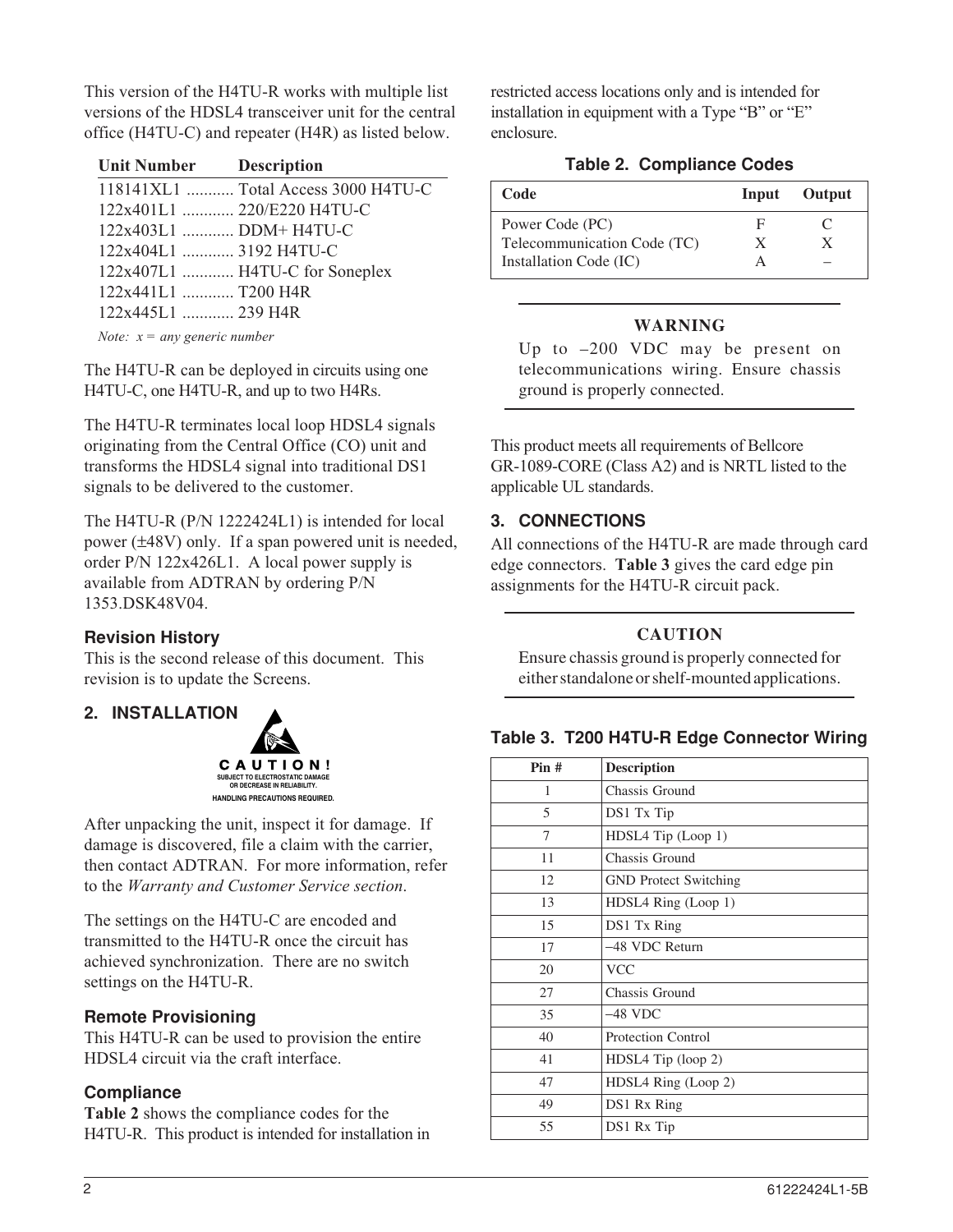# **4. HDSL4 SYSTEM TESTING**

The T200 H4TU-R provides diagnostic, loopback, and signal monitoring capabilities.

The seven front panel LEDs provide diagnostics for HDSL4 loops, DS1 signals, alarms, provisioning, and loopbacks. See **Table 4**.

| <b>MODES</b>                                                             | <b>Name</b>     | <b>Indication</b> | <b>Description</b>                                                                                    |  |  |  |
|--------------------------------------------------------------------------|-----------------|-------------------|-------------------------------------------------------------------------------------------------------|--|--|--|
| 1222424L1<br>LOCAL<br>$\bigcap$ DSL 1                                    | <b>DSL1</b>     | Green             | Normal operation; signal quality (SNR Margin) $\geq$ 3 dB and no errors detected<br>at the H4TU-R     |  |  |  |
| $\bigcap$ DSL 2<br>$\bigcap$ DS1<br>$\bigcap$ ALM                        |                 | Red               | Severely impaired operation; signal quality (SNR Margin) $<$ 3 dB or errors<br>detected at the H4TU-R |  |  |  |
| $\bigcirc$ esf/sf<br>(Yel) (Grn)<br><sup>O</sup> B8ZS/AMI<br>(YEL) (GRN) | <b>DSL2</b>     | Green             | Normal operation; signal quality (SNR Margin) $\geq$ 3 dB and no errors detected<br>at the H4TU-R     |  |  |  |
| LLB / RLB<br>(YEL) (GRN)                                                 |                 | Red               | Severely impaired operation; signal quality (SNR Margin) $<$ 3 dB or errors<br>detected at the H4TU-R |  |  |  |
|                                                                          | DS1             | Green             | DS1 signal from CPE is present at the H4TU-R                                                          |  |  |  |
| <b>LOC</b><br>∩                                                          |                 | Red               | DS1 signal from CPE is absent at the H4TU-R                                                           |  |  |  |
| LBK                                                                      | <b>ALM</b>      | <b>OFF</b>        | No active alarm condition detected                                                                    |  |  |  |
|                                                                          |                 | Yellow            | Remote (H4TU-C) alarm condition detected                                                              |  |  |  |
| TX<br>M<br>O<br>N                                                        |                 | Red               | Alarm condition detected either locally (H4TU-R) or locally and remotely<br>(H4TU-R and H4TU-C)       |  |  |  |
|                                                                          | <b>ESF/SF</b>   | <b>OFF</b>        | Received DS1 signal is UNFRAMED                                                                       |  |  |  |
| ↷                                                                        |                 | Yellow            | Received DS1 signal framing is ESF                                                                    |  |  |  |
| О∾                                                                       |                 | Green             | Received DS1 signal framing is SF                                                                     |  |  |  |
|                                                                          | <b>B8ZS/AMI</b> | Yellow            | Unit is receiving B8ZS line data from customer DS1                                                    |  |  |  |
| <b>ADIRAN</b>                                                            |                 | Green             | Unit is receiving AMI line data from customer DS1                                                     |  |  |  |
|                                                                          | <b>LLB/RLB</b>  | <b>OFF</b>        | Unit is NOT in loopback                                                                               |  |  |  |
|                                                                          |                 | Yellow            | Unit is in local loopback, providing bidirectional loopback at the H4TU-R                             |  |  |  |
|                                                                          |                 | Green             | Unit in remote loopback, Providing bidirectional loopback at the H4TU-C                               |  |  |  |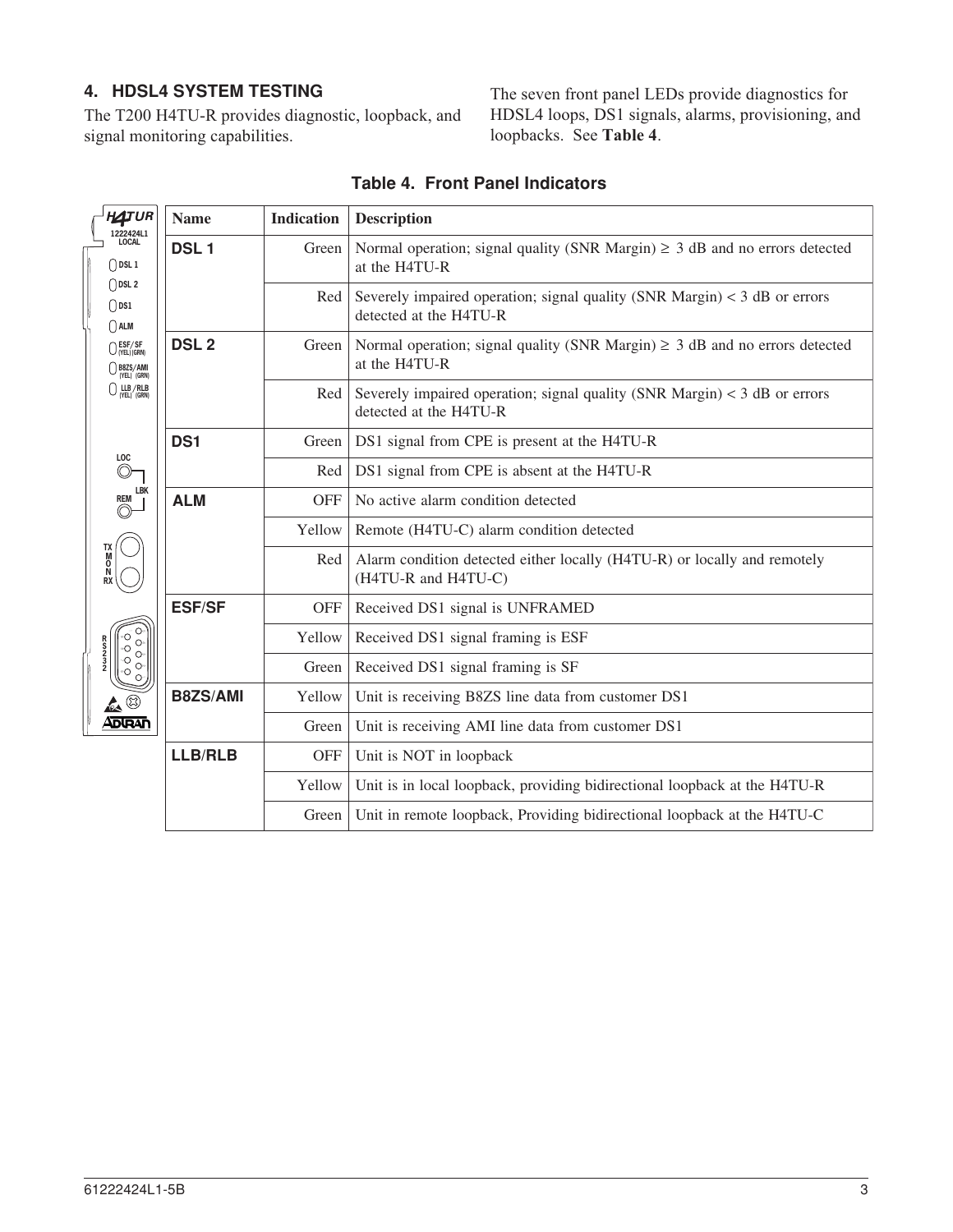The H4TU-R provides a bidirectional loopback via the loopback button on the front panel. Refer to the *H4TU-R Network Loopbacks* and *Customer Loopbacks* subsections for more details.

The H4TU-R also provides a nonintrusive test point of the DS1 signal via the jack labeled **MON** on the front panel.

# **DS1 MON Bantam Jacks**

The **MON** jack provides a nonintrusive access point for monitoring the characteristics of the transmit and receive signals at the DS1 interface point.

For example, the DS1 **MON** jack on the H4TU-R could be used to connect to a bit error rate tester to monitor for synchronization, test patterns, etc. **Figure 2** is an illustration of specific jack detail.



**Figure 2. H4TU-R MON Diagram**

# **NOTE**

For the MON jacks, the Tx and Rx indications relate to the direction of the CPE signal.

# **H4TU-R Network Loopbacks**

The H4TU-R responds to multiple loopback activation processes. The loopback position is a logic loopback located within the H4TU-R internal HDSL4 transceiver. See **Figure 3**.



**Figure 3. HDSL4 Loopbacks**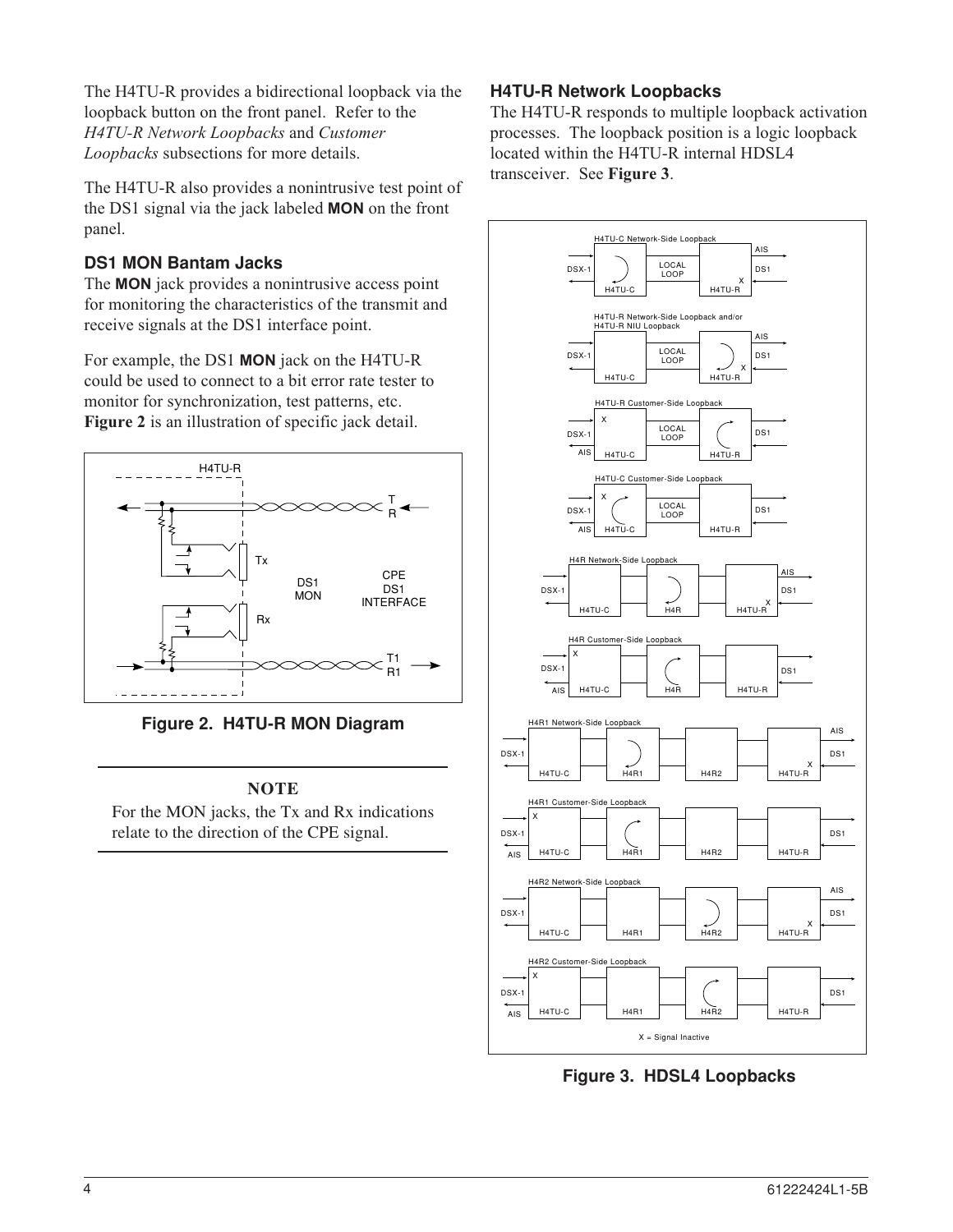The T200 H4TU-R responds to loopbacks processes as follows:

First, manual loopback activation may be accomplished using the control port of the H4TU-R.

Second, the H4TU-R will respond to the industry standard HDSL loopback codes as designated in the ANSI document T1E1.4/92. A synopsis of the method described by ANSI is presented in *Appendix A*.

Third, the H4TU-R responds to T1 Network Interface Unit (NIU) loopback codes as described in Bellcore TR-TSY-000312. The NIU loopback codes are as follows:

In-Band Codes

Loop up ....... 11000 (2 in 5) Loop down .. 11100 (3 in 5)

#### ESF Codes

Loop up ....... 1111 1111 0100 1000 (FF48) Loop down .. 1111 1111 0010 0100 (FF24)

Receiving the in-band codes for more than five seconds or the ESF codes four consecutive times will cause the appropriate loopback action. The ESF codes must be transmitted in the Facility Data Link (FDL).

#### **NOTE**

The NIU loopback option must be enabled before the H4TU-R can respond to the NIU loopback.

The H4TU-R will respond to the loop up codes by activating the NIU loopback from either the disarmed or armed state. The loop down codes will return the H4TU-R to the previous state from the armed or loop up state.

Refer to *Appendix A* for more details on loopbacks and loopback arming sequences.

Figure 3 illustrates all of the possible loopback locations of the ADTRAN HDSL4 equipment.

#### **Customer Loopbacks**

In addition to the loopbacks in the direction of the network, the H4TU-R may also be looped back in the direction of the customer. The H4TU-C and H4TU-R Customer Side Loopbacks are illustrated in Figure 3.

#### **NOTE**

Network and customer loopbacks are governed by the loopback time out option. (Default=120 minutes.)

#### **5. FRONT PANEL OPERATION**

The front panel contains two pushbuttons labeled **LOC** and **REM**.

The LOC pushbutton controls a bidirectional loopback at the H4TU-R. Pressing the button causes a bidirectional loopback to occur. If the bidirectional loopback is active, pressing the button a second time will disable the loopback.

The REM pushbutton controls a bidirectional loopback at the H4TU-C. Pressing the button causes a bidirectional loopback to occur. If the loopback is active, pressing the button a second time will disable the loopback.

# **6. CONTROL PORT OPERATION**

The H4TU-R provides a front panel-mounted DB-9 connector that supplies an RS-232 interface for connection to a controlling terminal. The pinout of the DB-9 is illustrated in **Figure 4**.

![](_page_4_Figure_24.jpeg)

**Figure 4. RS-232 (DB-9) Connector Pinout**

The terminal interface operates at data rates from 1.2, 2.4, 4.8, 9.6, and 19.2 kbps. The asynchronous data format is fixed at 8 data bits, no parity, and 1 stop bit.

# **NOTE**

If you are using a personal computer with terminal emulation capability, be sure to disable any power-saving programs. Otherwise, communication between the PC and the HDSL4 unit may be disrupted, resulting in misplaced characters or screen time outs.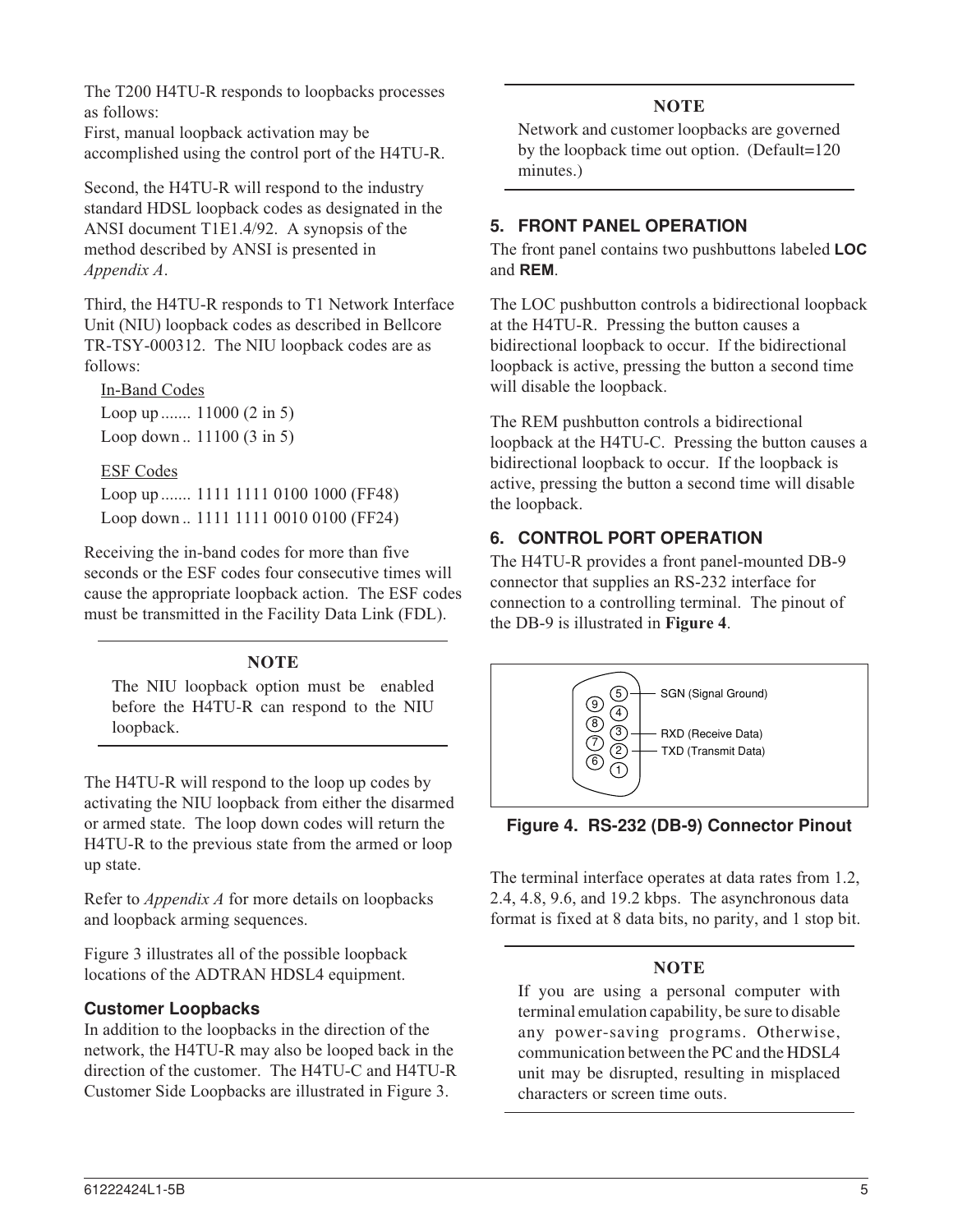# **Operation**

For abbreviations used in the screen diagrams, see **Table 5**.

The screens illustrated in Figures 5 through 21 apply to an HDSL4 circuit deployed with ADTRAN HDSL4 technology. The circuit includes an H4TU-C, up to two H4Rs and an H4TU-R. Other configurations are possible (for example, an HDSL4 repeater of another vendor's equipment), and their displays will vary slightly from those shown in this section.

| <b>Definition</b><br>Abbreviation                                                                                                                                                                                                                         |  |  |  |  |
|-----------------------------------------------------------------------------------------------------------------------------------------------------------------------------------------------------------------------------------------------------------|--|--|--|--|
| DSX/DS1  (SF) The number of seconds in which a BPV or frame bit error occured<br>(ESF) The number of seconds in which a BPV or CRC error occurs<br>HDSL4The number of seconds in which a CRC error occurs                                                 |  |  |  |  |
| SES  Severely Errored Seconds<br>DSX/DS1  (SF) The number of seconds in which 1544 BPVs or 8 frame bit errors occur<br>(ESF) The number of seconds in which 1544 BPVs or 320 CRC errors occur<br>HDSL4 The number of seconds in which 50 CRC errors occur |  |  |  |  |
| UAS  Unavailable Seconds<br>DSX/DS1  The number of seconds in which there is a loss of signal<br>HDSL4  The number of seconds in which there is a loss of sync                                                                                            |  |  |  |  |
| SF Superframe Format                                                                                                                                                                                                                                      |  |  |  |  |
| ESF  Extended Superframe Format                                                                                                                                                                                                                           |  |  |  |  |
| B8ZS  Bipolar with 8 Zero Substitution                                                                                                                                                                                                                    |  |  |  |  |
| AMI  Alternate Mark Inversion                                                                                                                                                                                                                             |  |  |  |  |
| LBO  Line Build Out                                                                                                                                                                                                                                       |  |  |  |  |
| BPV  Bipolar Violation<br>DSX/DS1  The number of seconds in which a bipolar violation occurs                                                                                                                                                              |  |  |  |  |
| NIU  T1 Network Interface Unit                                                                                                                                                                                                                            |  |  |  |  |
| S/N  Serial Number                                                                                                                                                                                                                                        |  |  |  |  |
| 15M  15-Minute Period                                                                                                                                                                                                                                     |  |  |  |  |
| 24H  24-Hour Period                                                                                                                                                                                                                                       |  |  |  |  |

# **Table 5. Screen Abbreviations**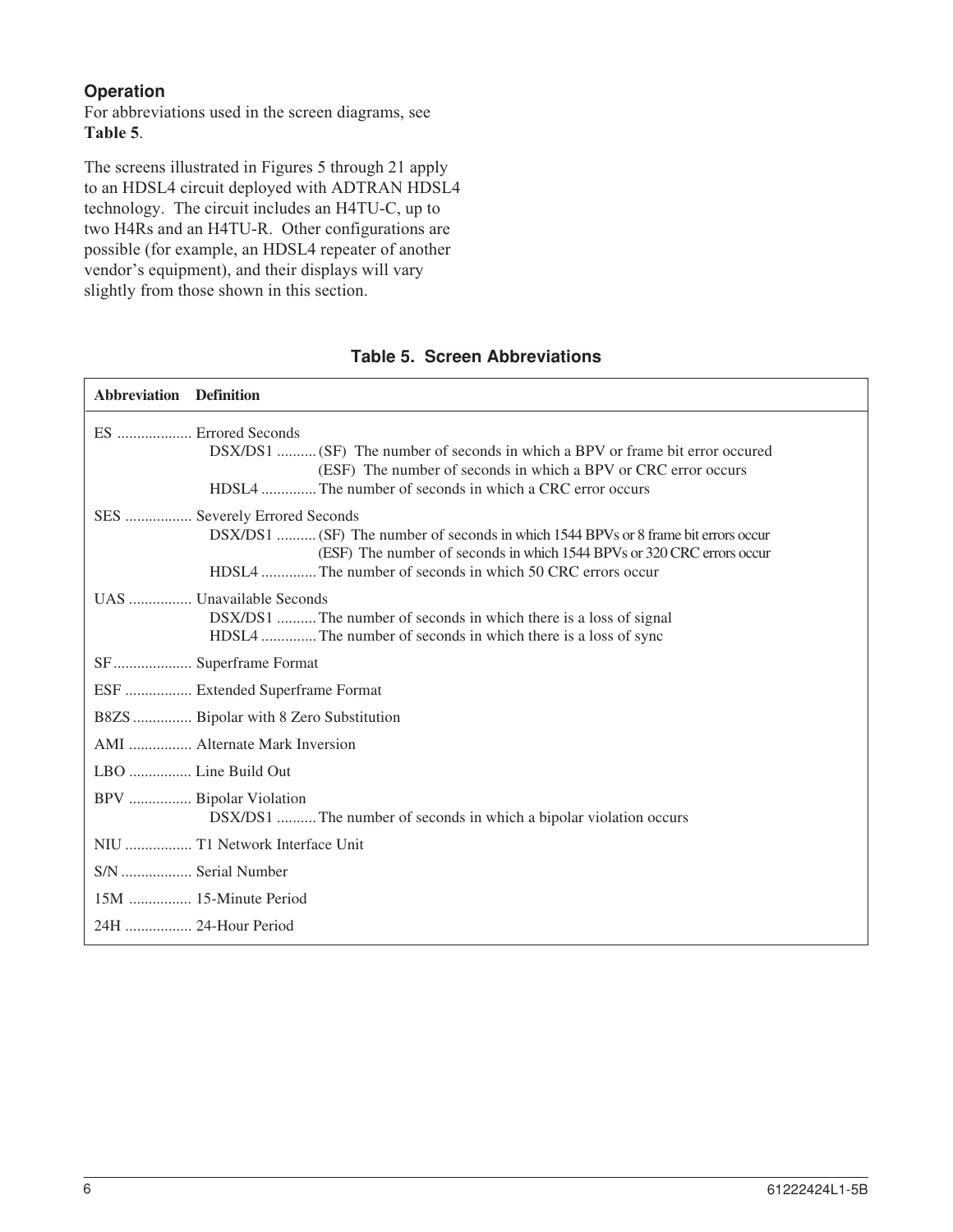A terminal session is initiated by entering multiple spacebar characters, which are used by the H4TU-R to determine the speed of the terminal. Once the speed has been determined, an HDSL4 Main Menu (**Figure 5)** is displayed.

The Main Menu provides access to detailed performance and configuration information. Selecting the corresponding number or letter can access the following screens:

- 1. HDSL4 Unit Information
- 2. Provisioning
- 3. Span Status
- 4. Loopbacks and Test
- 5. Performance History
- 6. Scratch Pad, Circuit ID, Time/Date
- 7. Terminal Modes
- 8. Alarm History
- 9. Event History
- 10. System PM/Screen Report
- 11. Virtual Terminal Control

Circuit ID:TOPKKSSLD0932 09:16:40 Adtran HDSL4 Main Menu 1. HDSL4 Unit Information 2. Provisioning 3. Span Status 4. Loopbacks and Test 5. Performance History 6. Scratch Pad, Ckt ID, Time/Date 7. Terminal Modes 8. Alarm History 9. Event History 10. System PM/Screen Report 11. Virtual Terminal Control Selection:

# **Figure 5. HDSL4 Main Menu**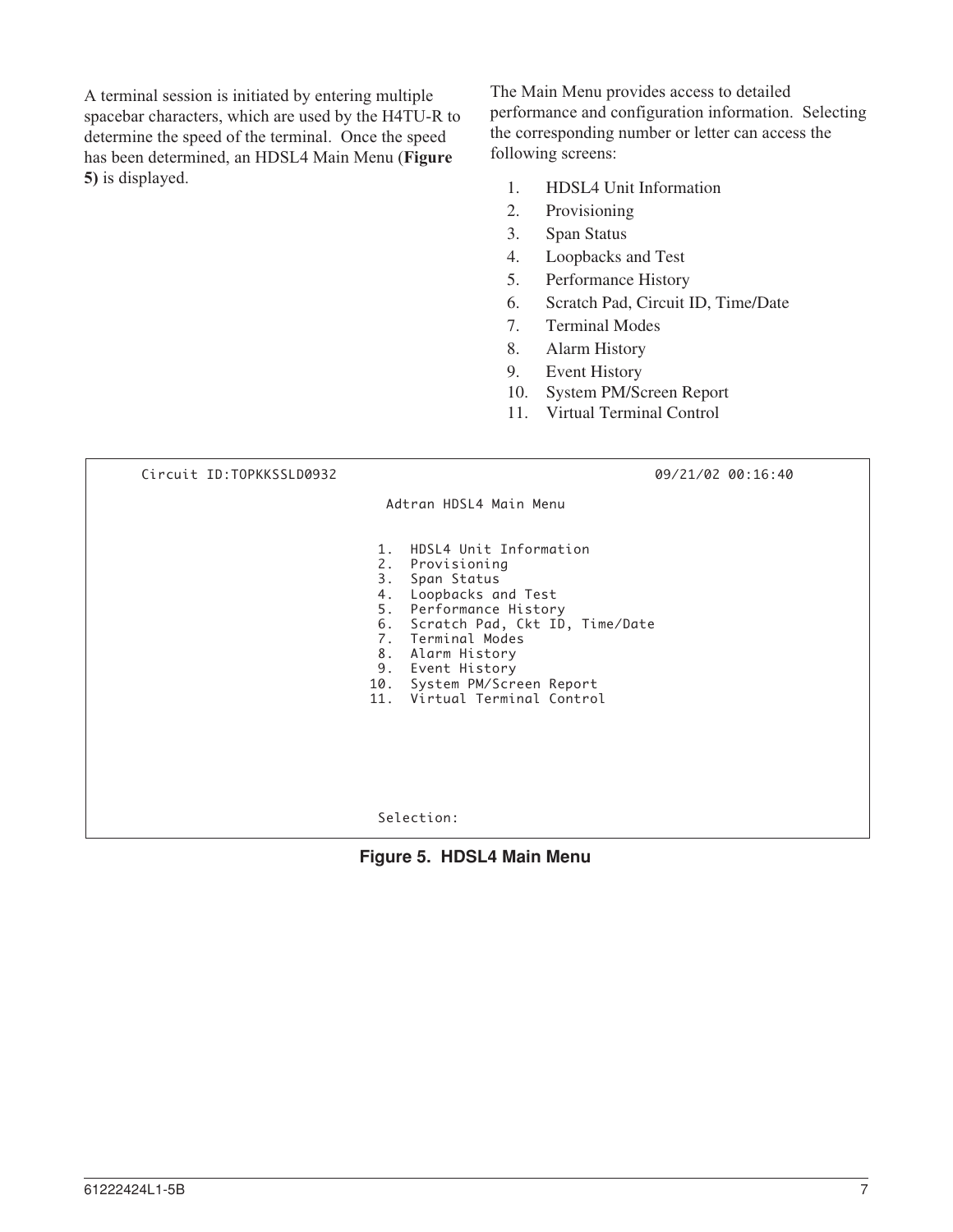The HDSL4 Unit Information screen (**Figure 6)** provides detailed product information on each component in the HDSL4 circuit. This screen also displays contact information for ADTRAN Technical Support, Internet site, and address.

The Provisioning screen (**Figure 7)** displays the current provisioning settings for the HDSL4 circuit. To change a particular option setting, select the appropriate number, and a new menu will appear with a list of the available settings.

#### **NOTE**

The provisioning options listed in Figure 7 are the factory default values.

Circuit ID:TOPKKSSLD0932 09/21/02 00:19:15 ADTRAN 901 Explorer Boulevard Huntsville, Alabama 35806-2807 ---------------------For Information or Technical Support --------------------- Support Hours ( Normal 7am - 7pm CST, Emergency 7 days x 24 hours ) Phone: 800.726.8663 / 888.873.HDSL Fax: 256.963.6217 Internet: www.adtran.com -------------------------------------------------------------------------------- ADTN H4TU-C ADTN H4TU-R P/N: 1221404L1 P/N: 1222424L1<br>S/N: AC21A2513 S/N: AC24A3578 S/N: AC21A2513 S/N: AC24A3578 CLEI: T1L3ZBZAAA CLEI: T1L5HHUCAA Manf: 07/10/2002 Manf: 06/29/2002 Ver: 24 1 A00000 ADTN H4R1 P/N: 1221441L1 S/N: CC12A0433 CLEI: T1R6TJEDAA Manf: 04/02/2002 Ver: 21 1 A00001

![](_page_7_Figure_5.jpeg)

| Circuit ID:TOPKKSSLD0932 |                                                                                                                                                                                                                                     | 09/21/02 00:27:39            |
|--------------------------|-------------------------------------------------------------------------------------------------------------------------------------------------------------------------------------------------------------------------------------|------------------------------|
| 1.                       | Provisioning<br>DSX-1 Line Buildout<br>2. DSX-1/DS1 Line Code                                                                                                                                                                       | $= 0 - 133$ Feet<br>$=$ B8ZS |
| 8.<br>9.                 | 3. DSX-1/DS1 Framing = ESF<br>4. Smartjack Loopback = Disabled<br>5. Forced Frame Conversion = Enabled<br>6. Loopback Timeout = 120 Min<br>7. Latching Loopback Mode = T1 (Disabled)<br>DS1 TX Level<br>Customer Loss Indicator $=$ | $= -7.5 dB$<br>AIS           |
| 10.<br>13.               | PRM Setting<br>11. Loop Atten Alarm Thres = 34dB<br>12. SNR Margin Alarm Thres = 04dB<br>Remote Provisioning                                                                                                                        | $=$ None<br>= Enabled        |
|                          | Selection:                                                                                                                                                                                                                          |                              |

**Figure 7. Provisioning Screen**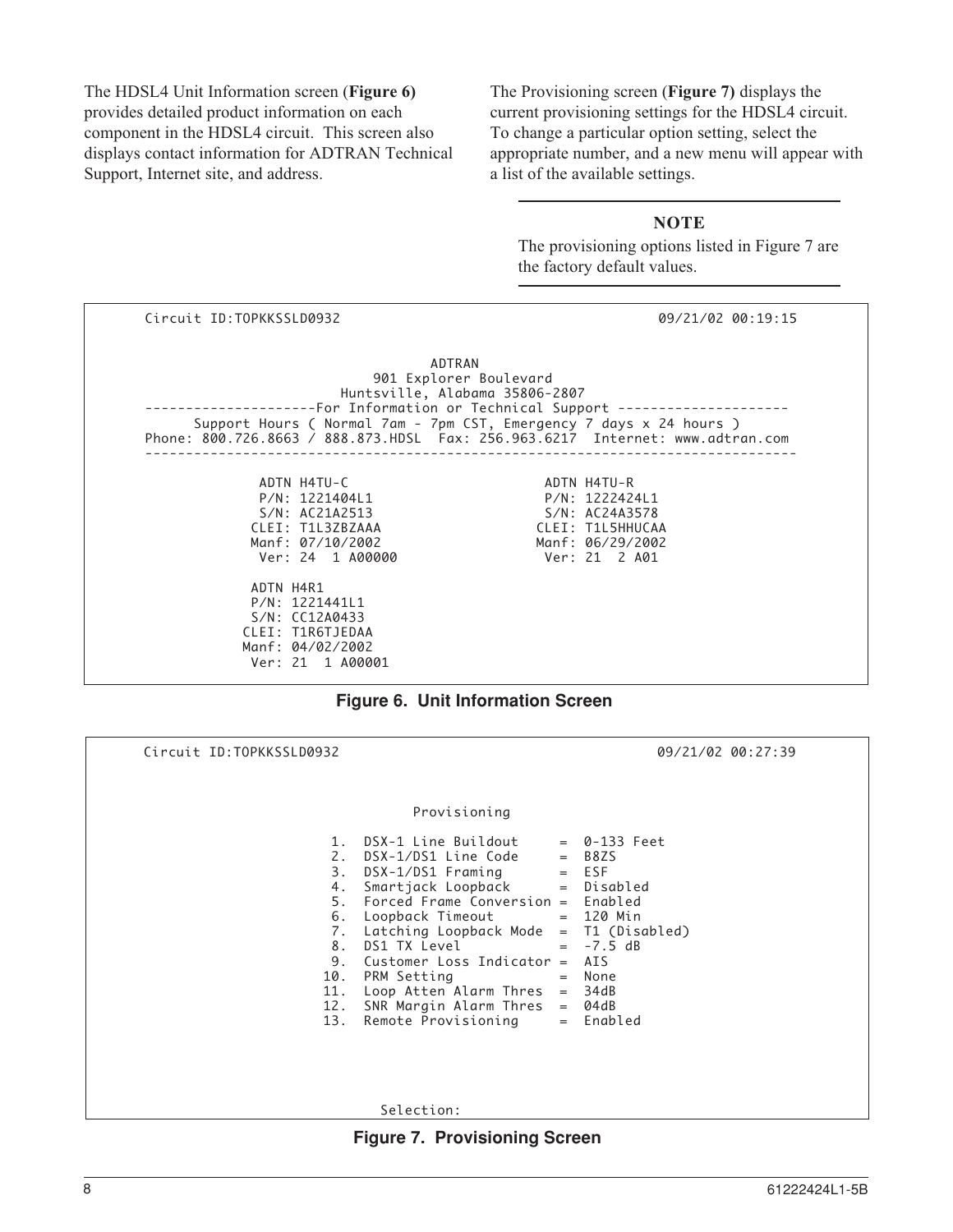The Span Status Screen (**Figure 8)** provides quick access to status information for each HDSL4 receiver in the circuit.

The Detailed Status (**Figure 9**) displays the HDSL4 margin, attenuation, and estimated insertion loss. From this screen, Min/Max can be reset.

#### **NOTE**

The insertion loss reading shown on the Detailed Status screen is an approximation that is valid for some loops. Caution should be used when using this value.

![](_page_8_Figure_4.jpeg)

**Figure 8. Span Status Screen**

| Circuit ID:TOPKKSSLD0932<br>09/21/02 00:29:58   |                                              |                                  |                                                 |                                              |                                   |                      |
|-------------------------------------------------|----------------------------------------------|----------------------------------|-------------------------------------------------|----------------------------------------------|-----------------------------------|----------------------|
| Detailed Status Screen                          |                                              |                                  |                                                 |                                              |                                   |                      |
| Interface                                       | MARGIN<br>(CUR/MIN/MAX) (CUR/MAX) INS. LOSS  | LOOP <sub>1</sub><br>ATTEN       | ESTIMATED                                       | MARGIN<br>(CUR/MIN/MAX) (CUR/MAX) INS. LOSS  | LOOP <sub>2</sub><br><b>ATTEN</b> | ESTIMATED            |
| H4TUC<br>H4R1 NETW<br>H4R1 CUST<br><b>H4TUR</b> | 17/13/17<br>17/14/17<br>17/17/17<br>17/16/17 | 00/00<br>00/00<br>00/00<br>00/00 | 00<br>00<br>00<br>00                            | 17/07/17<br>17/04/17<br>17/17/17<br>17/17/17 | 00/00<br>00/00<br>00/00<br>00/00  | 00<br>00<br>00<br>00 |
|                                                 |                                              | Selection:                       | 1. Reset Min/Max<br>2. View Performance History |                                              |                                   |                      |

**Figure 9. Detailed Status Screen**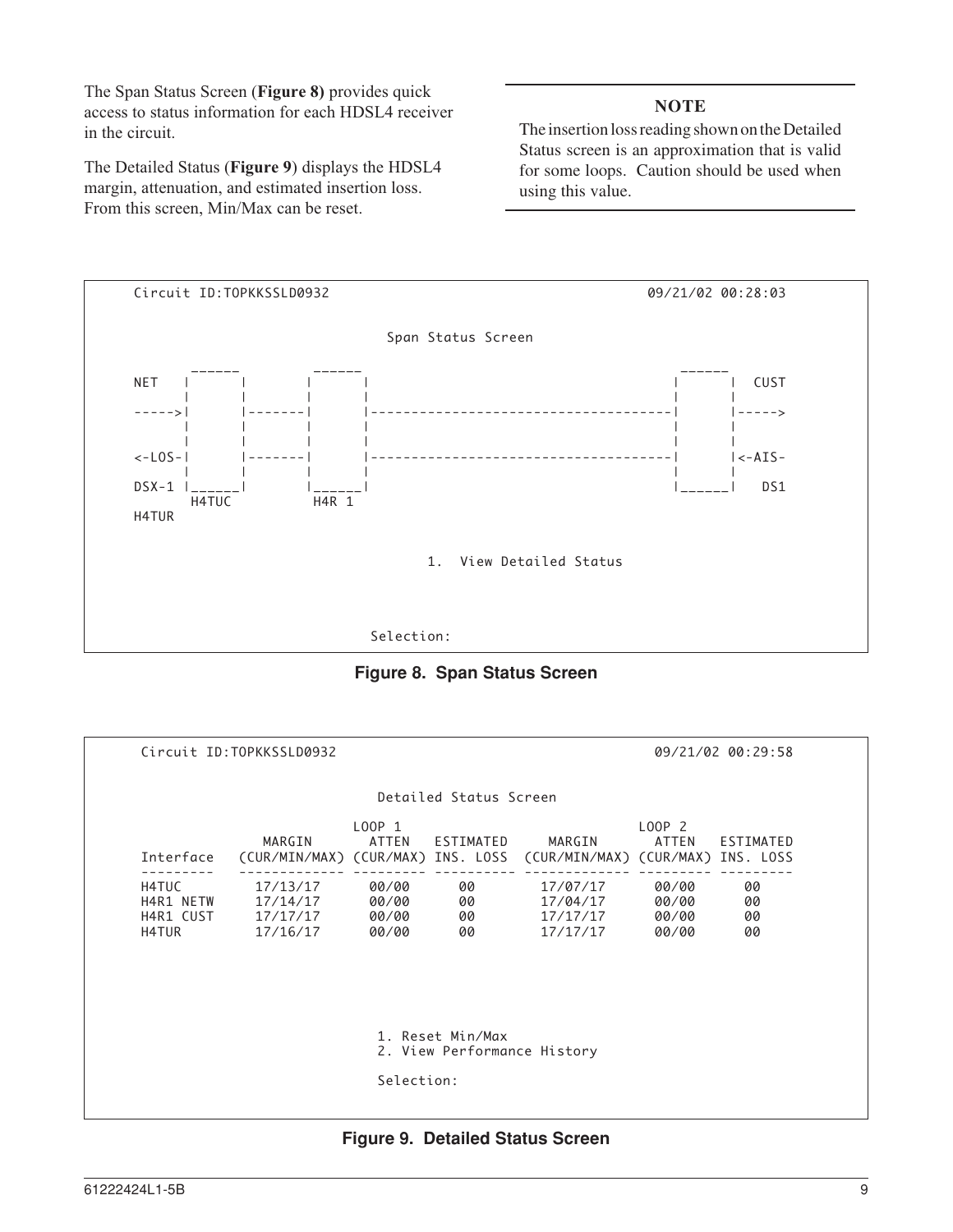The Loopback and Test Commands screen (**Figure 10)** provides the user with the ability to invoke or terminate all available HDSL4 loopbacks. Each HDSL4 circuit component can be looped toward the network or customer from this screen.

The Performance History screens (**Figure 11** and **Figure 12)** display the historical HDSL4 and T1 performance data in several different registers.

![](_page_9_Figure_2.jpeg)

**Figure 10. Loopbacks and Test Screen**

![](_page_9_Figure_4.jpeg)

**Figure 11. 15-Minute Performance History Line Data Screen**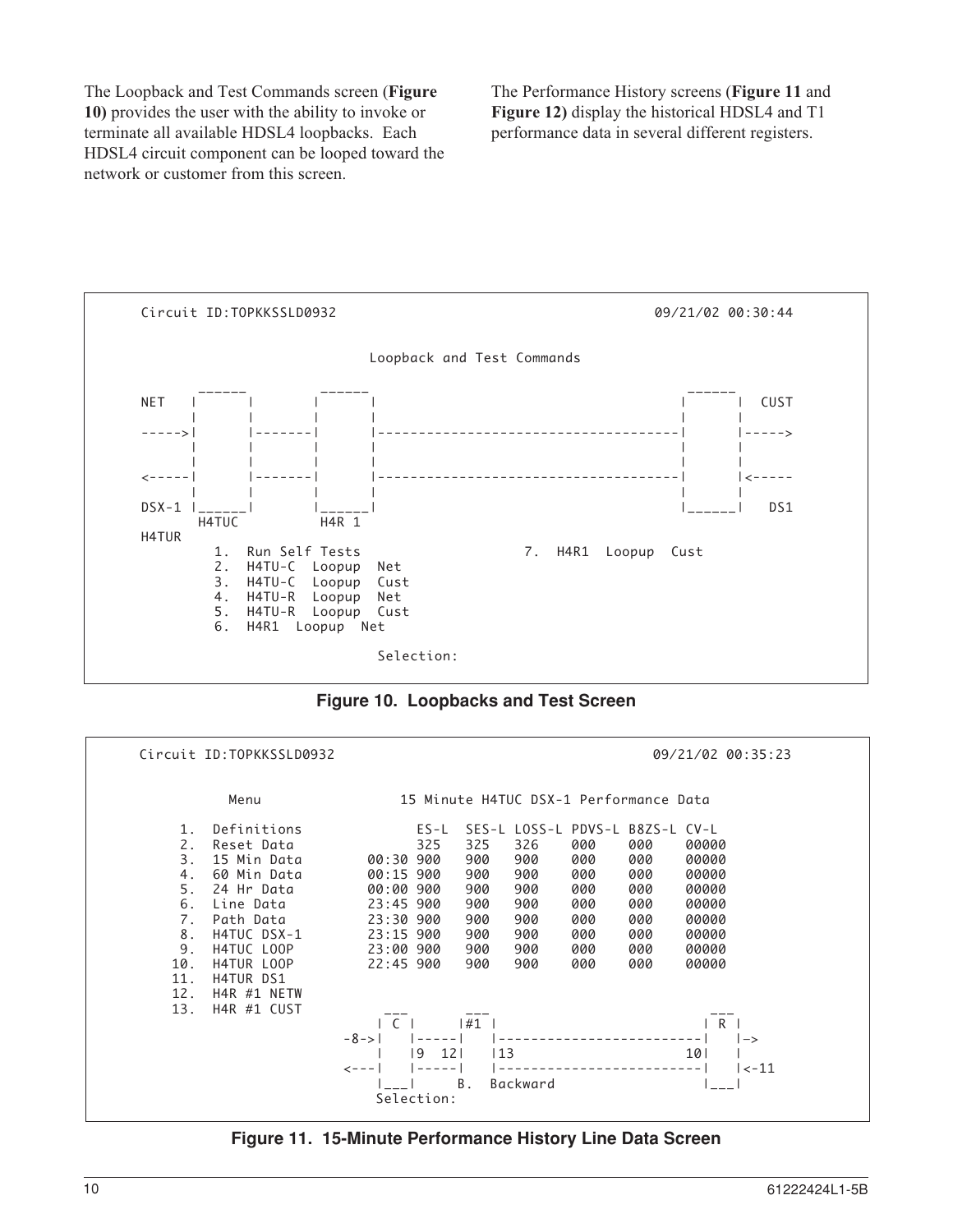At each 15-minute interval, the performance information is transferred to the 15-minute performance data register. This unit stores performance data in 15-minute increments for the last 24-hour period. At each 24-hour interval, the performance data is transferred into the 24-hour performance data registers. This unit stores up to 31 days of 24-hour interval data.

To view the performance data, select the desired module and interface. Line (L) and Path (P) are available.

Abbreviations used in the Performance History screens are defined in Data Definition screens. See **Figure 13** and **Figure 14**.

| Circuit ID: TOPKKSSLD0932                                                                                                                                                                                                                                                      | 09/21/02 00:36:26                                                                                                                                                                                                                                                                                                                                                                                                                                                                                                                                                                                                                       |
|--------------------------------------------------------------------------------------------------------------------------------------------------------------------------------------------------------------------------------------------------------------------------------|-----------------------------------------------------------------------------------------------------------------------------------------------------------------------------------------------------------------------------------------------------------------------------------------------------------------------------------------------------------------------------------------------------------------------------------------------------------------------------------------------------------------------------------------------------------------------------------------------------------------------------------------|
| Menu                                                                                                                                                                                                                                                                           | 24 Hour H4TUC DSX-1 Performance Data                                                                                                                                                                                                                                                                                                                                                                                                                                                                                                                                                                                                    |
| Definitions<br>$1$ .<br>2.<br>Reset Data<br>3.<br>15 Min Data<br>60 Min Data<br>4.<br>5.<br>24 Hr Data<br>6.<br>Line Data<br>Path Data<br>7.<br>8.<br>H4TUC DSX-1<br>9.<br>H4TUC LOOP<br>H4TUR LOOP<br>10.<br>H4TUR DS1<br>11.<br>12.<br>H4R $#1$ NETW<br>H4R $#1$ CUST<br>13. | ES-L SES-L LOSS-L PDVS-L B8ZS-L CV-L<br>00000<br>00000<br>02189 02189 02190<br>0000000<br>09/20 65535 65535 65535<br>00002<br>00000<br>0000002<br>09/19 65535 65535 65535<br>00002<br>00000<br>0000002<br>09/18 65535 65535 65535<br>00001<br>00000<br>0000001<br>00000<br>09/17 65535 65535 65535<br>00004<br>0000004<br>09/16 65535 65535 65535<br>00000<br>00000<br>0000000<br>00002<br>00000<br>09/15 65535 65535 65535<br>0000002<br>09/14 65535 65535 65535<br>00004<br>00000<br>0000004<br>$\overline{C}$<br> #1  <br>R<br>$-8 - > 1$<br>121<br>113<br>10<br>9<br>$\sim$ -11<br>$\leftarrow - -$<br>B.<br>Backward<br>Selection: |

**Figure 12. 24-Hour Performance History Line Data Screen**

Circuit ID:TOPKKSSLD0932 09/21/02 00:41:23 Performance Data Definitions H4TUC, H4TUR, and H4R LOOP Related: HDSL4 Framing<br>ES-L Errored Seconds (RC>=1 or LO ES-L Errored Seconds CRC>=1 or LOSW>=1 Severely Errored Seconds CRC>=50 or LOSW>=<br>Unavailable Seconds >10 cont. SES-Ls UAS-L Unavailable Seconds DS1 and DSX-1 Line Related: Superframe and Extended Superframe<br>ES-L Errored Seconds (BPV+EXZ)>=1 or LOS>= 1 ES-L Errored Seconds (BPV+EXZ)>=1 or LOS>= 1 Severely Errored Seconds (BPV+EXZ)<br>Loss of Sianal Seconds LOS>= 1 LOSS-L Loss of Signal Seconds PDVS-L Pulse Density Violation Secs EXZ>=1; >7 zeros if B8ZS, >15 if AMI B8ZS coded signal received CV-L Code Violation Count (BPV+EXZ) count NOTE: Reverse video indicates invalid data due to a terminal restart (or power cycle), a data register reset, or a system date or time change. N. Next P. Previous Selection:

**Figure 13. Performance Data Definitions Screen**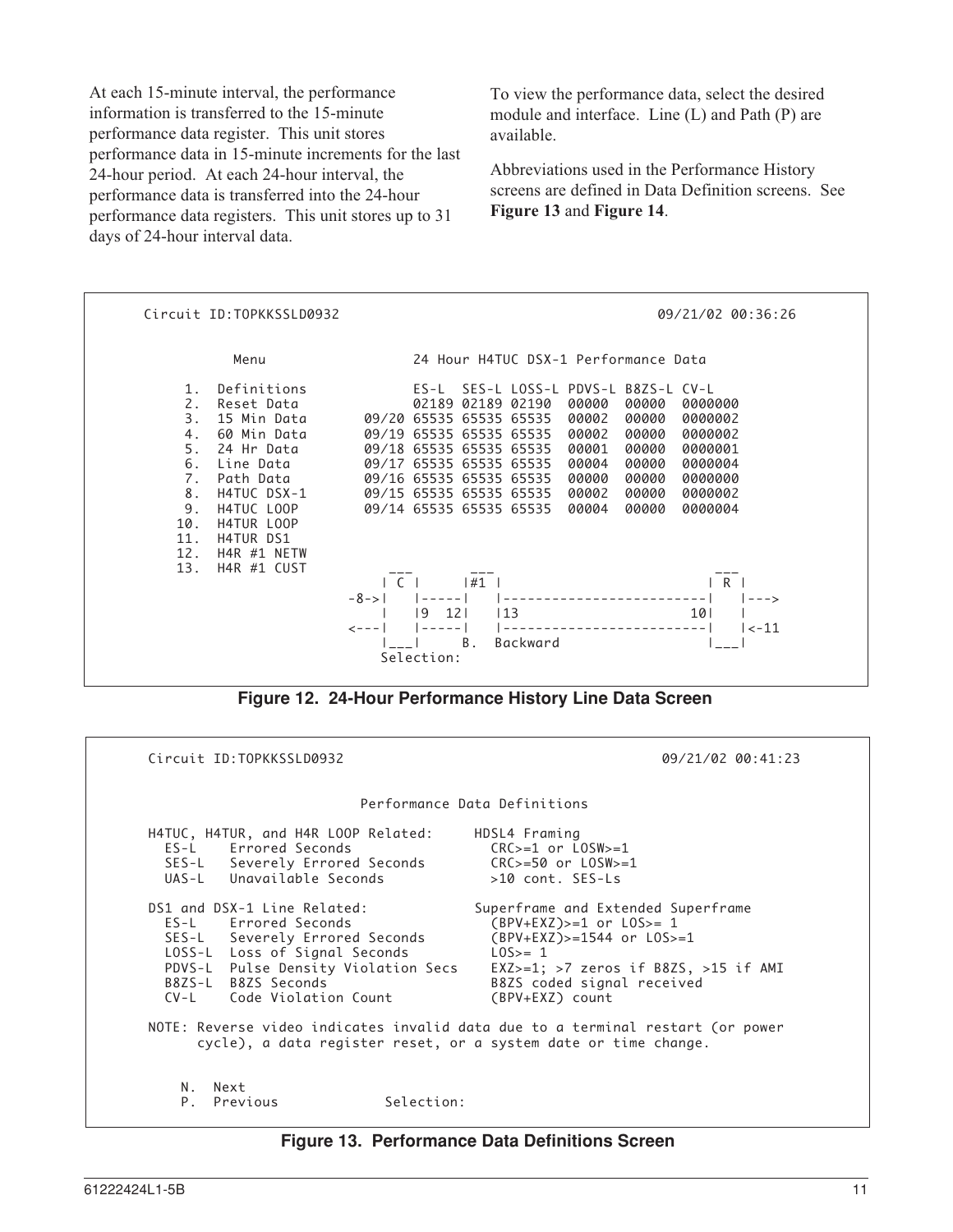**Figure 15** illustrates the Scratch Pad, Circuit ID, and Time/Date screen. The Scratch Pad data can be any alphanumeric string up to 50 characters in length. The Circuit ID can be any alphanumeric string up to 25 characters in length.

The time should be entered using military time. (For example, enter 3:15 p.m. as "151500".)

The date should be entered as MMDDYY. (For example, enter January 02, 2003, as "010203".)

C Ircuit ID:TOPKKSSLD0932 09/21/02 00:43:47 Performance Data Definitions DS1 and DSX-1 Path Related: Superframe Extended Superframe<br>
ES-P Errored Seconds FE>=1 or CRC>=1 or Errored Seconds FE>=1 or CRC>=1 or<br>SEF>=1 or AIS>=1 SEF>=1 or AIS>=1 SEF>=1 or AIS>=1 SEF>=1 or AIS>=1 Severely Errored Seconds FE>=8 or CRC>=320 or<br>SEF>=1 or AIS>=1 SEF>=1 or AIS>=1 SEF>=1 or AIS>=1 SEF>=1 or AIS>=1<br>>10 cont. SES-Ps >10 cont. SES-Ps UAS-P Unavailable Seconds >10 cont. SES-Ps<br>SAS-P SEF/AIS Seconds > SEF>=1 or AIS>=1 SEF>=1 or AIS>=1 SEF>=1 or AIS>=1<br>n/a PRM bits G1-G6,SE, ES-PFE Far End Errored Seconds n/a or SL=1, or RAI Code Violation Count NOTE: Under a UAS-P condition, ES-P and SES-P counts are inhibited. Under a SES-L or SES-P condition, the respective CV-L or CV-P count is inhibited. P. Previous Selection:

![](_page_11_Figure_4.jpeg)

Circuit ID:TOPKKSSLD0932 09:49:31 09/21/02 00:49:31 Current Scratch Pad: RJ45 jack in broom closet New Scratch Pad = RJ45 jack in broom closet New Circuit  $ID =$ New Date =  $\frac{\sqrt{7}}{2}$  (MM/DD/YY) New Time =  $: :$  (HH:MM:SS) Press TAB to skip to next entry field.

**Figure 15. Scratch Pad, Circuit ID, Time/Date Screen**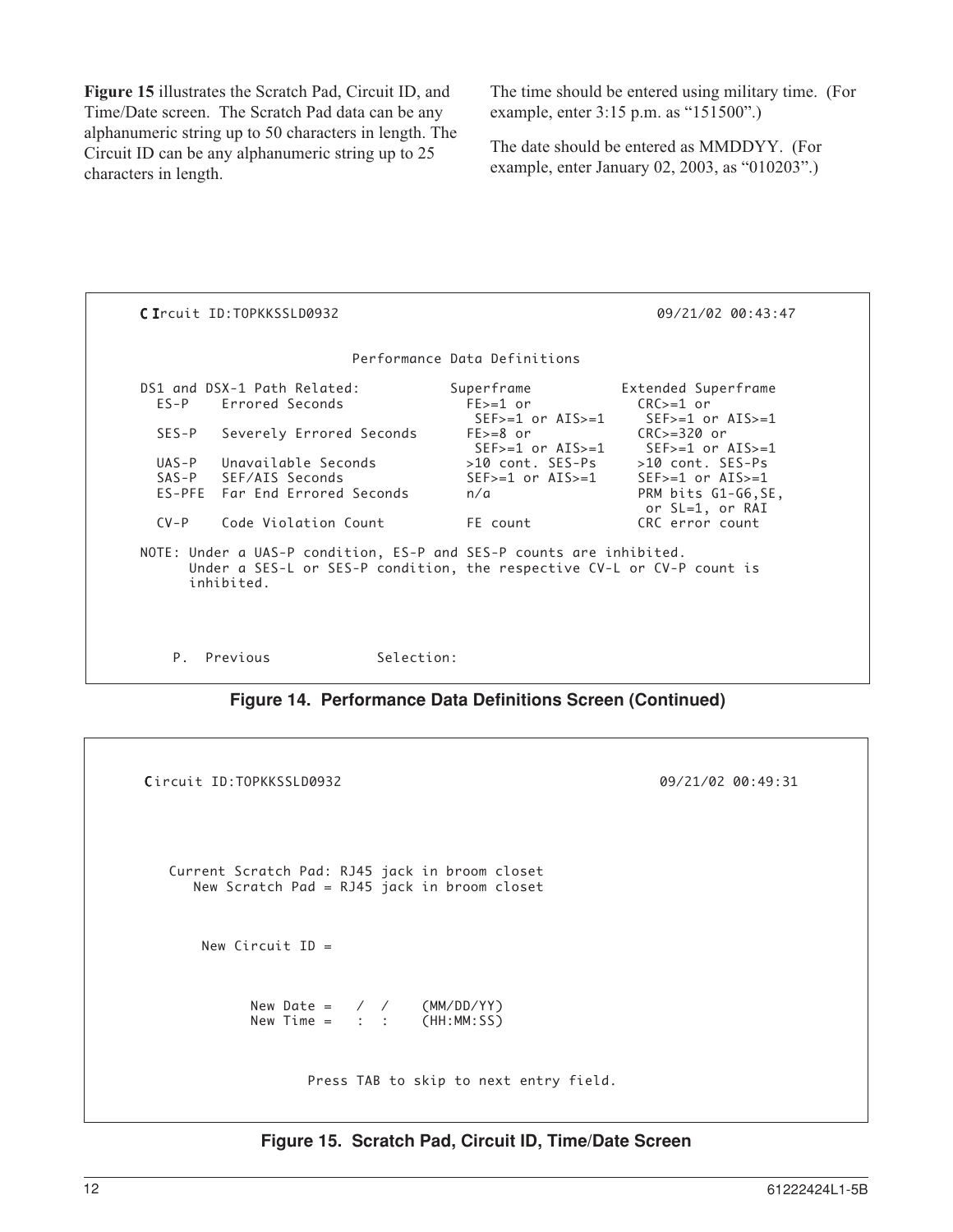This unit includes two terminal emulation modes. These modes are described on the Terminal Modes Menu (**Figure 16**).

#### **NOTE**

Pressing CTRL T while on any screen will toggle between Manual and Real Time Terminal Modes.

The Manual Update Mode allows the user to manually update the provisioning option screens. This mode supports efficient print screen and log file utilities for storage of key provisioning parameters, alarm or performance history, and current system status. "3 SPACES TO UPDATE" appears at the top of each screen. Pressing the spacebar 3 times will cause the screen to refresh and reflect the most current circuit conditions and provisioning options.

The default terminal emulation mode is the Real Time Update Mode (VT100). This mode provides real time updating of HDSL4 circuit conditions and provisioning options as changes occur. While in Real Time Update Mode, the unit is anticipating baud poll responses from the terminal.

#### **NOTE**

When operating in Virtual Terminal Mode, the terminal baud rate should be 4.8 kbps or higher. The remote terminal session is automatically initiated if a terminal is connected to the H4TU-R, and the HDSL4 loops are in sync with the H4TU-C. When a remote terminal session is in progress, the screens are not accessible from the H4TU-C. Once a remote terminal session is terminated, the screens are available at the H4TU-C. The remote terminal session is terminated by typing CTRL X on the terminal at the H4TU-R. Alternatively, if there is no keyboard input at the H4TU-R's terminal for a period of 5 minutes, the remote session will time out, and the screens will once again be available at the H4TU-C. After the 5-minute time out, the remote terminal session can be reinstated at the H4TU-R by pressing the space bar several times.

| Circuit ID: TOPKKSSLD0932                                                                                                                                                                                                                                                                                                                                                      | 09/21/02 00:50:53 |
|--------------------------------------------------------------------------------------------------------------------------------------------------------------------------------------------------------------------------------------------------------------------------------------------------------------------------------------------------------------------------------|-------------------|
| TERMINAL MODES MENU                                                                                                                                                                                                                                                                                                                                                            |                   |
| MANUAL UPDATE MODE:                                                                                                                                                                                                                                                                                                                                                            |                   |
| * You can print or log screens<br>* No text is highlighted<br>* "3 SPACES TO UPDATE" appears at the top of each screen,<br>reminding you to press the spacebar 3 times to update the screen<br>* There is a delay between screen changes & updates<br>* After 30 min. of no interaction, a new baud rate search is begun<br>* Ignores input until screen is finished printing. |                   |
| REAL-TIME UPDATE MODE:                                                                                                                                                                                                                                                                                                                                                         |                   |
| * Faster of the two modes<br>* You cannot print screens to a log file<br>* Highlighting is enabled<br>* Recommended for daily operation                                                                                                                                                                                                                                        |                   |
| Press CTRL+T to toggle update modes on any screen.                                                                                                                                                                                                                                                                                                                             |                   |

#### **Figure 16. Terminal Modes Menu**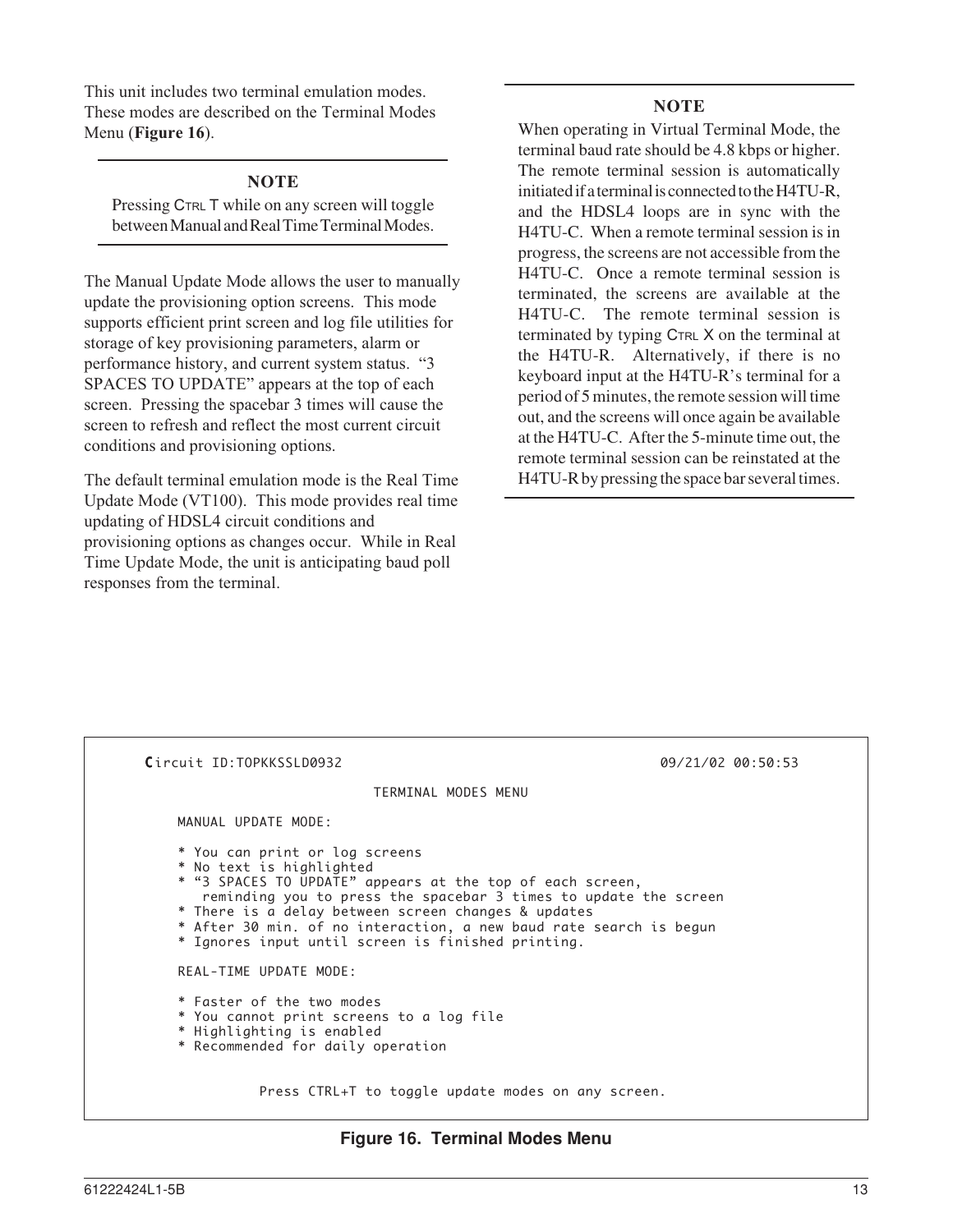The T1 Alarm History screen (**Figure 17)** provides the user with a detailed alarm history and events log for the T1 circuit. This screen includes a time, date, first/ last occurrence, and count for each type of HDSL4 or T1 alarm. The HDSL4 Span History screen **(Figure 18)** lists alarms that have occurred on the span between the H4TU-C and H4TU-R.

| LOCATION            | ALARM                                                     | FIRST    | T1 Alarm History                            | LAST              |                                        | <b>CURRENT</b>    | <b>COUNT</b>      |
|---------------------|-----------------------------------------------------------|----------|---------------------------------------------|-------------------|----------------------------------------|-------------------|-------------------|
| H4TU-C<br>$(DSX-1)$ | RED(LOS/LOF) 01/01/00<br>YELLOW(RAI)<br>BLUE(AIS)         |          | 00:00:34                                    | 09/20/02 18:45:32 |                                        | Alarm<br>0K<br>0K | 018<br>000<br>000 |
| H4TU-R<br>(DS1)     | RED(LOS/LOF) 08/11/02<br>YELLOW(RAI)<br>BLUE(AIS)         | 01/01/00 | 19:31:25<br>00:00:03                        |                   | 09/14/02 11:31:03<br>09/21/02 00:17:02 | 0K<br>0K<br>Alarm | 016<br>000<br>067 |
|                     | 1. T1 Alarm<br>2. Facility Alarm<br>3. Span H4TUC to H4R1 |          | 4. Span H4R1 to H4TUR<br>C. Clear T1 Alarms |                   |                                        |                   |                   |

**Figure 17. T1 Alarm History Screen**

| LOCATION    | ALARM          |        | FIRST             | HDSL4 Span History    | LAST     |          | CURRENT | <b>COUNT</b> |
|-------------|----------------|--------|-------------------|-----------------------|----------|----------|---------|--------------|
|             |                |        |                   |                       |          |          |         |              |
| SPAN C-H1   |                | L1 LOS | 08/13/02 18:41:09 |                       | 08/24/02 | 02:28:24 | OK.     | 004          |
|             | L2             | LOS.   |                   | 08/11/02 19:31:26     | 09/07/02 | 21:01:38 | 0K      | 036          |
| H4TU-C      | L1             | MRGN   | 08/13/02          | 18:40:35              | 09/19/02 | 04:00:45 | 0K      | 040          |
|             | L <sub>2</sub> | MRGN   | 08/11/02          | 19:31:20              | 09/20/02 | 18:45:31 | 0K      | 061          |
| H4R1 NET    | L1             | MRGN   |                   | 08/13/02 18:40:34     | 09/19/02 | 04:00:45 | 0K      | 049          |
|             | L <sub>2</sub> | MRGN   |                   | 08/11/02 19:31:24     | 09/21/02 | 00:16:29 | 0K      | 050          |
| H4TU-C      | L1             | ATTEN  |                   |                       |          |          | 0K      | 000          |
|             | L <sub>2</sub> | ATTEN  |                   |                       |          |          | 0K      | 000          |
| H4R1 NET    | L1             | ATTEN  |                   |                       |          |          | 0K      | 000          |
|             | L <sub>2</sub> | ATTEN  |                   |                       |          |          | 0K      | 000          |
| 1. T1 Alarm |                |        |                   | 4. Span H4R1 to H4TUR |          |          |         |              |

**Figure 18. HDSL4 Span History Screen**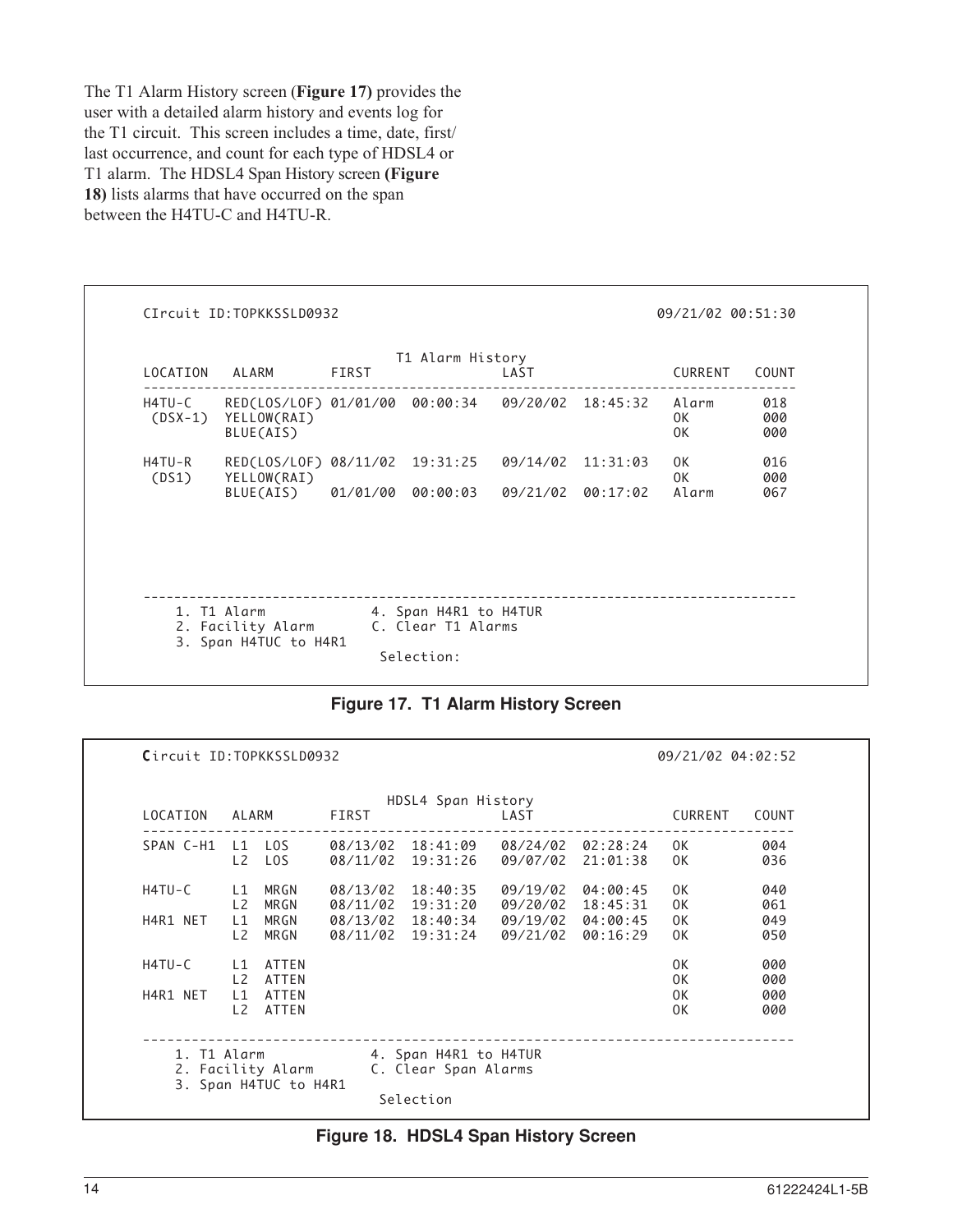The Event History screen (**Figure 19)** provides a log history of HDSL4 circuit events.

The System PM/Screen Report option from the Main Menu offers four types of reports on performance monitoring. Selecting a report type will then display all the reports for that category on the screen at once, which is more efficient than stepping through the menus individually. See **Figure 20**.

| Num | Description of Event                                                           |  |  | Date Time Source                                     |  |
|-----|--------------------------------------------------------------------------------|--|--|------------------------------------------------------|--|
|     | 41. H4TU-C Powered Up                                                          |  |  | 09/18/02 20:45:44 H4TU-C                             |  |
|     | 42. H4TU-R Powered Up                                                          |  |  | 09/19/02 04:00:01 H4TU-R                             |  |
| 43. | H4TU-C Powered Up                                                              |  |  | 09/19/02 04:00:44 H4TU-C                             |  |
| 44. | H4TU-R Powered Up                                                              |  |  | 09/19/02 10:45:01 H4TU-R                             |  |
|     | 45. H4TU-C Powered Up                                                          |  |  | 09/19/02 10:45:43 H4TU-C                             |  |
|     | 46. H4TU-R Powered Up                                                          |  |  | 09/20/02 11:15:01 H4TU-R                             |  |
|     | 47. H4TU-C Powered Up<br>48. H4TU-R Powered Up                                 |  |  | 09/20/02 11:15:41 H4TU-C<br>09/20/02 18:45:01 H4TU-R |  |
|     | 49. H4TU-C Powered Up                                                          |  |  | 09/20/02 18:45:43 H4TU-C                             |  |
|     | Page Number: 5/ 5 Number of Events: 49                                         |  |  |                                                      |  |
|     | 'P' - Previous Page 'H' - Home 'R' - Reset Events<br>'N' - Next Page 'E' - End |  |  |                                                      |  |

![](_page_14_Figure_3.jpeg)

![](_page_14_Figure_4.jpeg)

#### **Figure 20. System PM/Screen Report Option**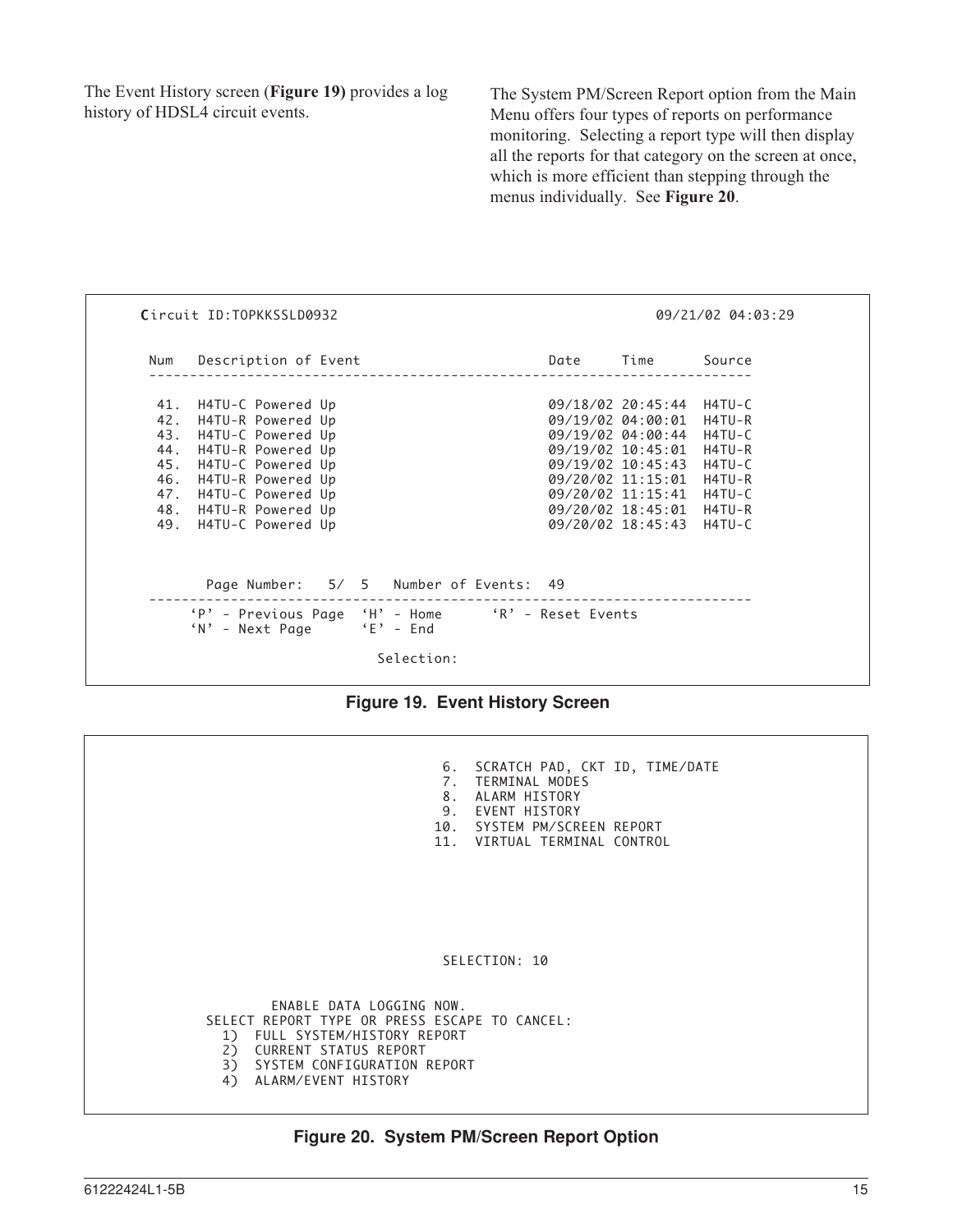**Figure 21** illustrates the Virtual Terminal Control screen. Use this screen to log onto the H4TU unit at the opposite end of the circuit.

| Circuit ID:TOPKKSSLD0932                               | 09/21/02 04:04:14 |
|--------------------------------------------------------|-------------------|
| Virtual Terminal Session: Inactive<br>Virtual Host: no |                   |
| Virtual Terminal Control                               |                   |
| 1. Log into H4TU-C                                     |                   |
|                                                        |                   |
|                                                        |                   |
|                                                        |                   |
|                                                        |                   |
| Selection:                                             |                   |

**Figure 21. Virtual Terminal Control Screen**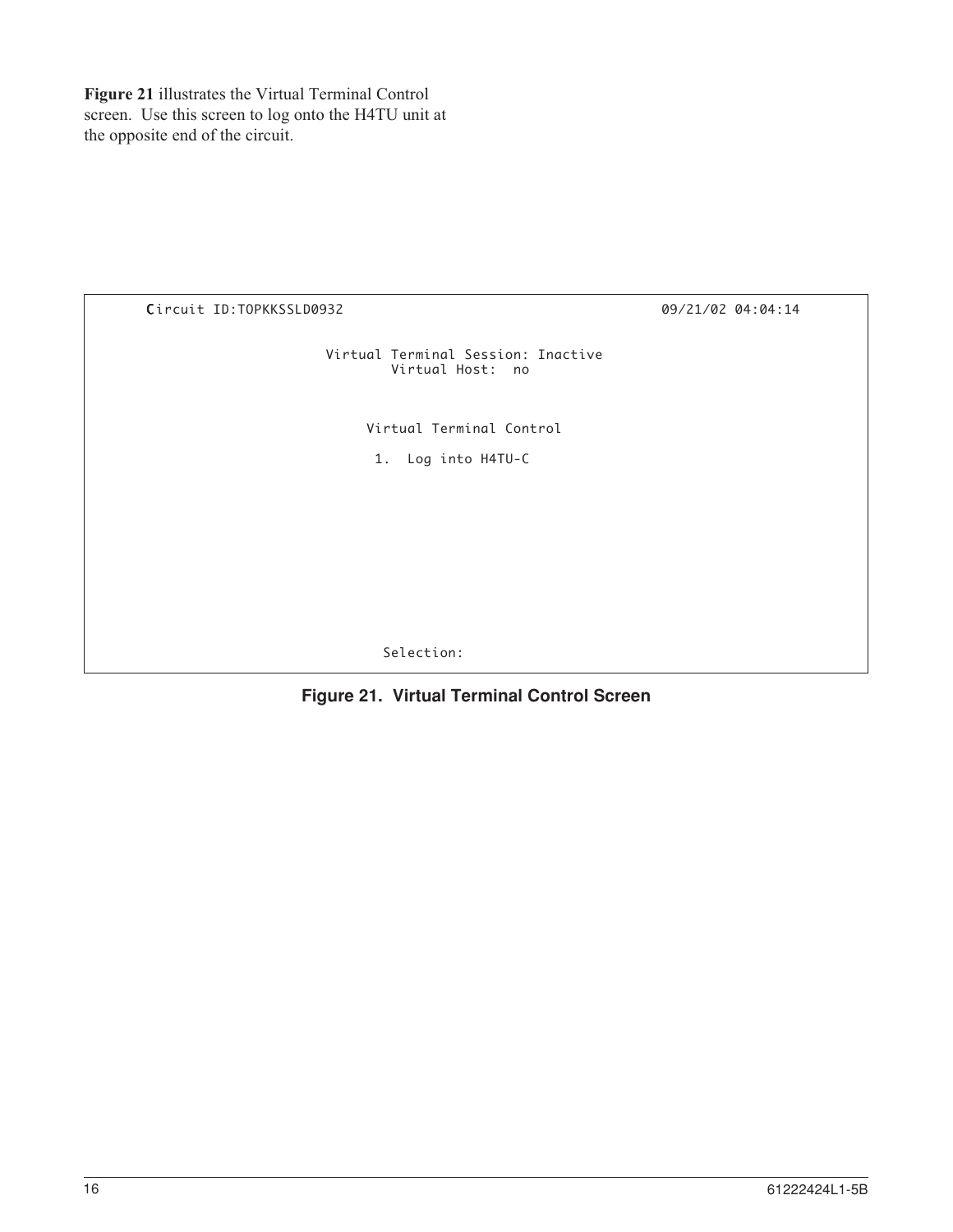# **7. HDSL4 DEPLOYMENT GUIDELINES**

The different segments of an HDSL4 circuit are illustrated in **Figure 22.**

![](_page_16_Figure_2.jpeg)

**Figure 22. HDSL4 Circuit Segments**

The ADTRAN HDSL4 system provides DS1-based services over loops designed to comply with the guidelines given below. These guidelines apply to the following circuit configurations:

- A single segment or an HDSL4 circuit with no H4Rs.
- A circuit having two segments (with one H4R), or
- A circuit having 3 segments (with two H4Rs).

The guidelines reflected herein are for worst-case scenarios (that is, for loops that contain a maximum amount of disturbers, noise, etc). Actual deployment guidelines may vary based on local policy. Please refer to those guidelines to ensure optimum performance.

Designing a circuit with loop attenuation greater than the recommended maximum loss (yellow zone) may result in compromised reliability of that loop. The guidelines are provided in numbers 1 through 9, which follow:

- 1. All loops are nonloaded only
- 2. Any single bridged tap is limited to 2 kft.
- 3. Total bridged tap length is limited to 2.5 kft.
- 4. Bridge tap within 1000 feet of units may affect performance of the circuit.
- 5. Loop Attenuation Limits. See **Table 6**.
- 6. DSL-Recommended Range Limits. See **Table 7** and **Table 8**.

#### **Table 6. Attenuation Limits from DSL Assistant**

|                                          | <b>Recommended Maximum (DSL Assistant Green Zone)</b> |            |  |  |  |
|------------------------------------------|-------------------------------------------------------|------------|--|--|--|
|                                          | Upstream                                              | Downstream |  |  |  |
| $1st$ Segment                            | 31 dB                                                 | 33 dB      |  |  |  |
| 2 <sup>nd</sup> /3 <sup>rd</sup> Segment | 30 dB                                                 | 30 dB      |  |  |  |

## **Table 7. Range Limits: 26 Gauge/70ºF/PIC**

| 26 Gauge                                 | <b>Recommended Maximum (DSL Assistant Green Zone)</b> |
|------------------------------------------|-------------------------------------------------------|
| $1st$ Segment                            | $10.8$ kft                                            |
| 2 <sup>nd</sup> /3 <sup>rd</sup> Segment | $10.55$ kft                                           |
| $3rd$ Segment                            | $10.55$ kft (see note)                                |

# **Table 8. Range Limits: 24 Gauge/70ºF/PIC**

| 24 Gauge          | <b>Recommended Maximum (DSL Assistant Green Zone)</b> |
|-------------------|-------------------------------------------------------|
| $1st$ Segment     | $15.25$ kft                                           |
| $2nd/3rd$ Segment | $15.05$ kft                                           |
| $3rd$ Segment     | $15.05$ kft (see note)                                |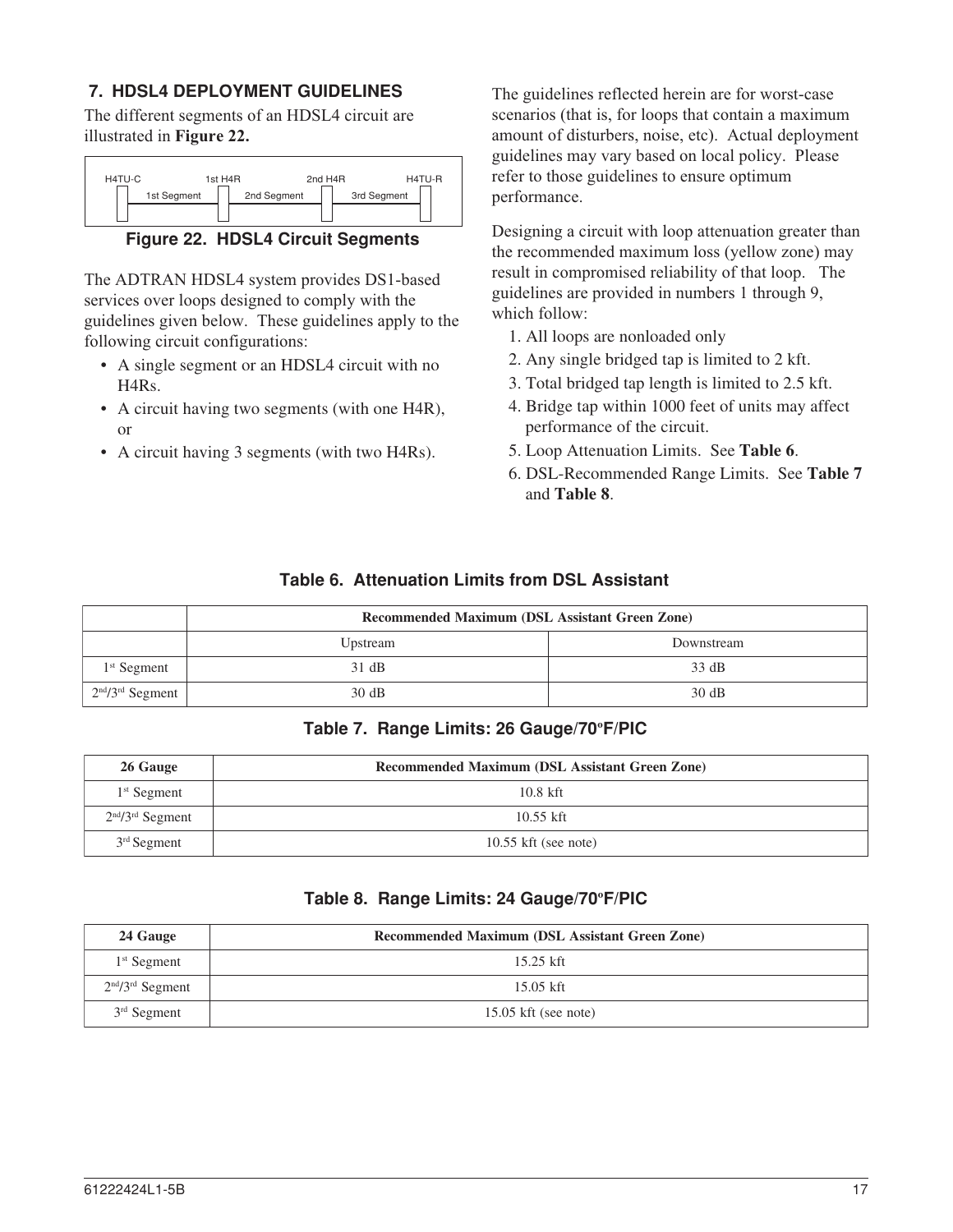ADTRAN provides an excellent computer-aided loop design tool called DSL Assistant that provides these loop loss design criteria automatically. The color-coded loop attenuation results provide green when the loss is at or below the recommended maximum loss, yellow if the loss is more than recommended but below the absolute maximum and red if the loss exceeds the T1.418 standard based absolute maximum.

#### **NOTE**

 In three segment circuits (two H4Rs), individual segment resistance values must be verified. See paragraph Number 7 below.

7. Resistance Values. See **Table 9**.

Each of the three segments associated with span powering two H4Rs and a H4TU-R must satisfy the DC resistance budgets in addition to the recommended insertion loss and loop attenuation requirements. In general, 22 and 19 AWG segments will be restricted by their loop attenuation while the DC resistance will restrict the segment reach for 26 and 24 AWG. When designing a dual H4R loop, the first segment should have lower DC resistance than the second segment.

Single H4R spans do not require any restriction due to DC resistance.

## **NOTE**

A circuit that otherwise meets attenuation and insertion loss requirements for cable reach will encounter span powering problems if resistance values are excessive.

The segment resistance  $(\Omega_{\text{segment}})$  is determined using this equation:

$$
\Omega_{\rm segment} = L_{26} \ast \Omega_{26} + L_{24} \ast \Omega_{24} + L_{22} \ast \Omega_{22} + L_{19} \ast \Omega_{19}
$$

where :  $L_{\mu}$  is the length of  $\#$  AWG cable (kft, excluding bridge taps),  $\Omega_{\mu}$  is the D.C. Resistance of # AWG cable

Table 9 lists single pair cable DC resistance values to be used in the equation above.

| <b>Resistance (Ohms/kft)</b>                                                                                 |                |                              |                 |                   |  |  |
|--------------------------------------------------------------------------------------------------------------|----------------|------------------------------|-----------------|-------------------|--|--|
| AWG                                                                                                          | $70^{\circ}$ F | $90^{\circ}$ F <sup>o*</sup> | $120^{\circ}$ F | $140^{\circ}$ F** |  |  |
| 19                                                                                                           | 16.465         | 17.183                       | 18.261          | 18.979            |  |  |
| 22                                                                                                           | 33,006         | 34.446                       | 36.606          | 38.046            |  |  |
| 24                                                                                                           | 52.498         | 54.789                       | 58.225          | 60.516            |  |  |
| 26                                                                                                           | 83.475         | 87.117                       | 92.581          | 96.223            |  |  |
| <sup>*</sup> Interpolated between 70°F and 120°F data<br><sup>**</sup> Extrapolated from 70°F and 120°F data |                |                              |                 |                   |  |  |

# **Table 9. Single Pair Cable DC Resistance Value (**Ω**)**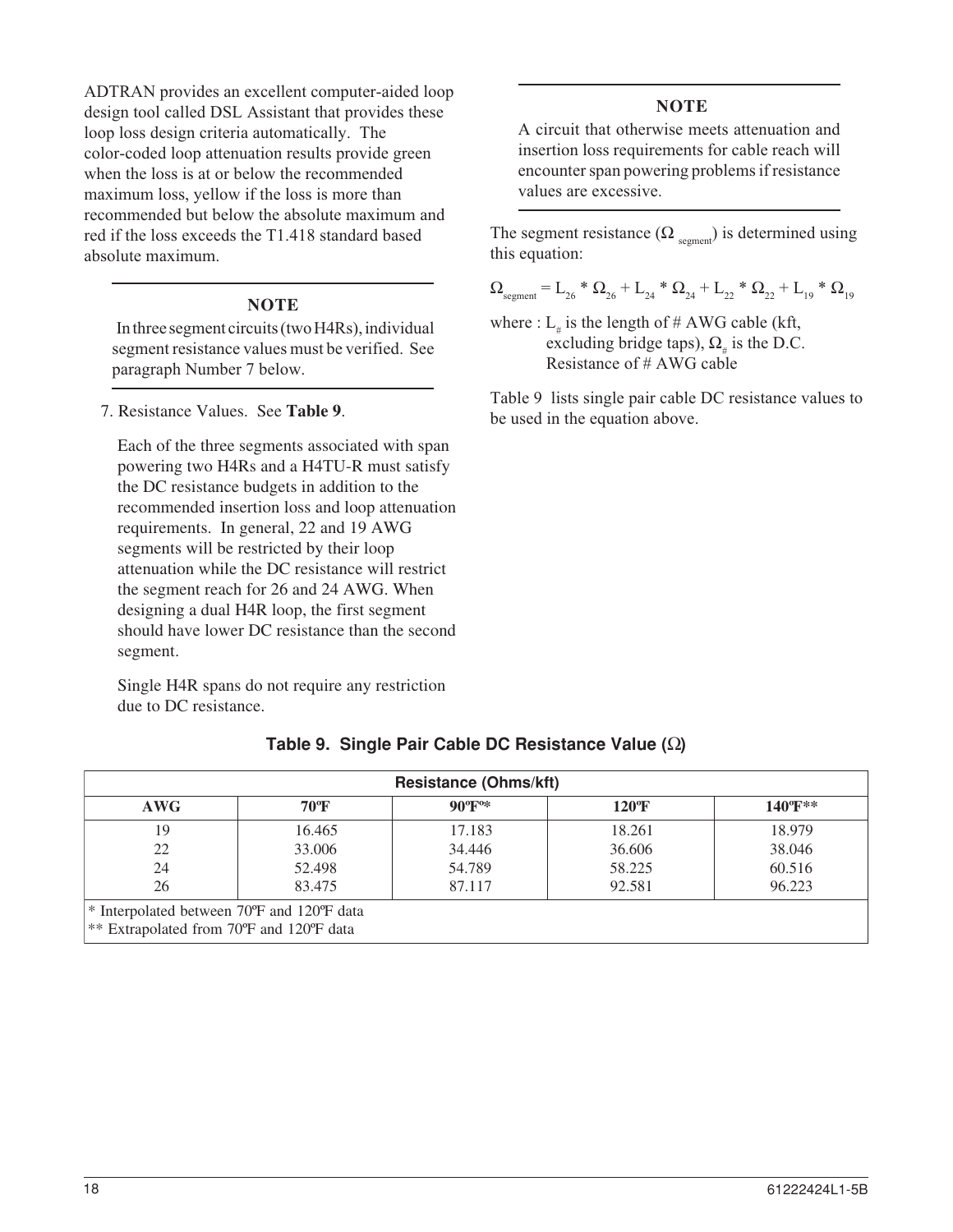Once the resistance of each segment is confirmed, refer to **Figure 23** to decide if the H4TU-C is capable of span powering two H4Rs and one H4TU-R. Follow these steps to utilize the graph shown in Figure 23:

- a) Find the line on the graph which represents the known third segment resistance. These are the lines running diagonally across the graph labeled 300 - 1100 ohms. This line represents the upper limit for two H4Rs plus H4TU-R span powering.
- b) Find the first segment resistance on the vertical axis.
- c) Find the second segment resistance on the horizontal axis.
- d) Find the instance where the two points from Steps b and c meet on the graph.
- e) The point found in step d must be below the upper limit line defined by the third segment measurement (Step a). If the instance where these two points is above this line, the H4TU-C cannot span power two H4Rs and the H4TU-R.

Note that these measurements represent only one of the two HDSL4 pairs.

![](_page_18_Figure_7.jpeg)

**Figure 23. Resistance Budget Span Powering Two Repeaters**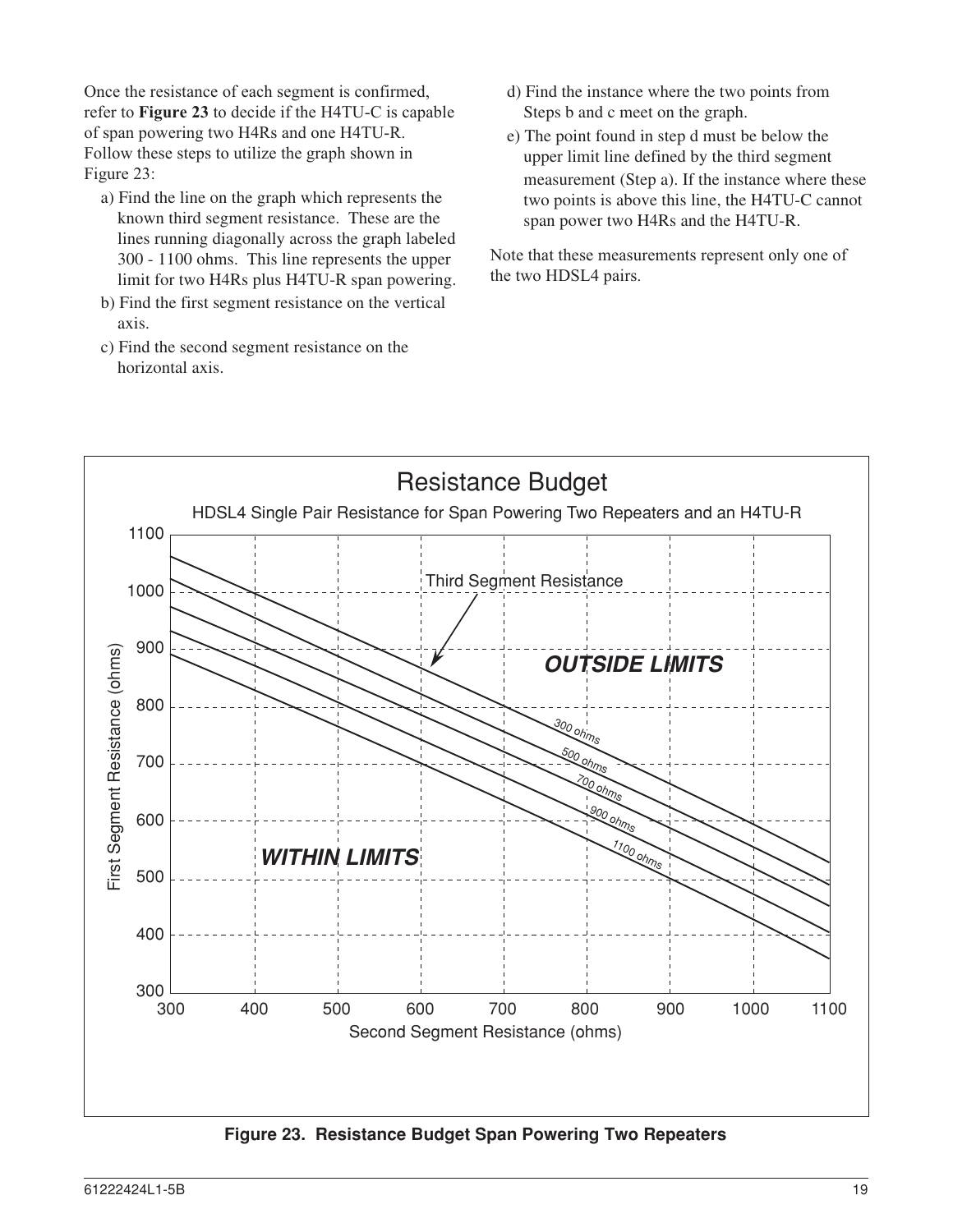An example problem is illustrated in **Figure 24**. For this example, begin with three known measurements: 600 ohm first segment resistance, 700 ohm second segment resistance, and 900 ohm third segment resistance. Refer to Figure 24 and the following steps to solve the example problem:

- a) Find the 900 ohm third segment resistance line on the graph. This line is depicted in bold in Figure 24. This line is the upper span power limit.
- b) Find the 600 ohm first segment resistance point on the vertical axis.
- c) Find the 700 ohm second segment resistance point on the horizontal axis.
- d) Find the instance on the graph where the points from Steps b and c meet.
- e) If this point is below the bold line defined in Step a, the circuit is capable of span powering two H4Rs and one H4TU-R.

![](_page_19_Figure_6.jpeg)

**Figure 24. Resistance Budget Span Powering Two Repeaters (Example)**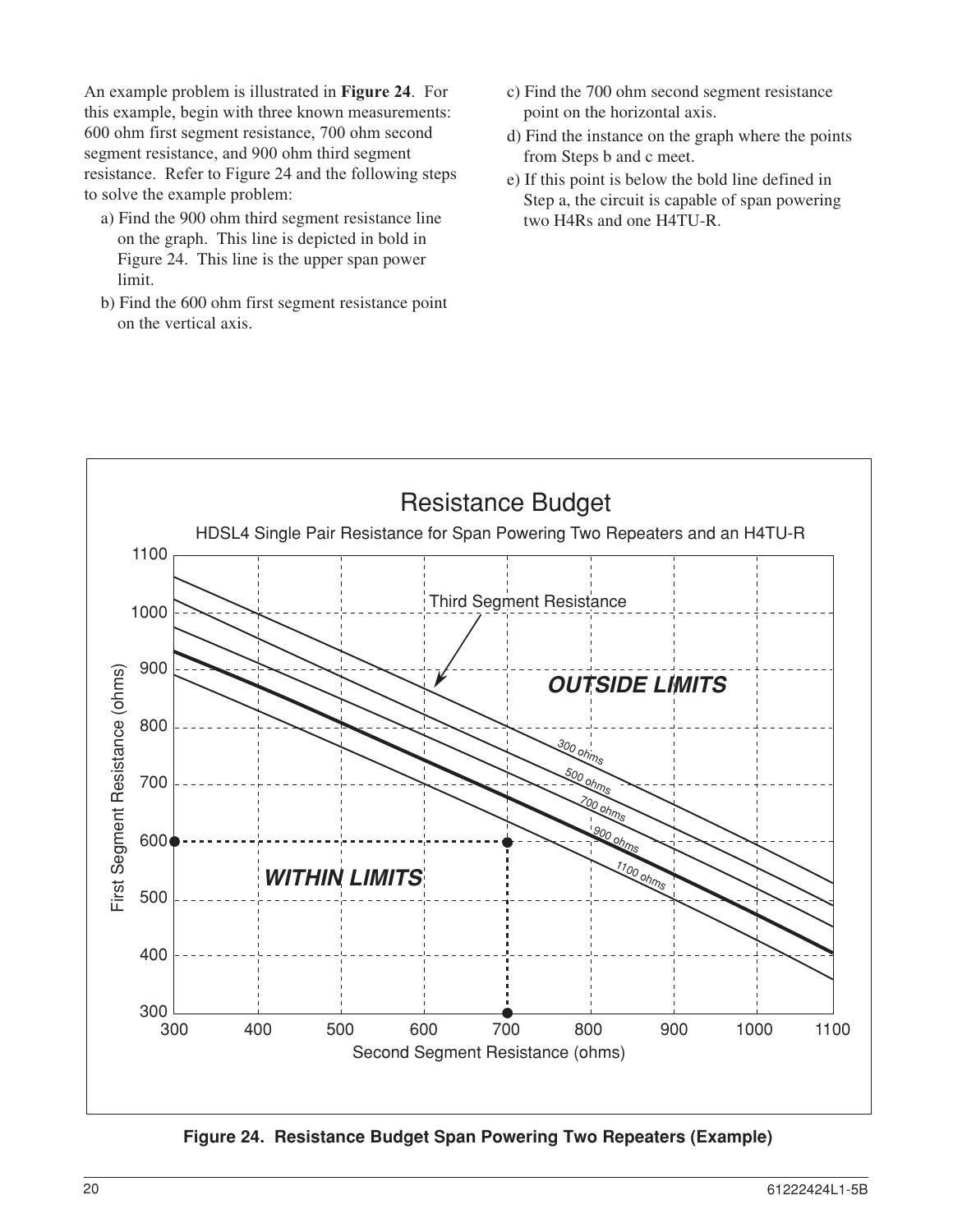8. Insertion Loss limits. See **Table 10**.

The asymmetric nature of the HDSL4 TC PAM line code necessitates that insertion loss be verified at 4 separate frequencies. Verifying at only 196 kHz will not insure proper circuit performance.

9. Field Technician Simplified Loop Qualification Procedure. See **Table 11** and **Table 12**.

For each of the four (or three for second and third segment) measured insertion loss values, compute the difference between the recommended maximum loss and the measured loss (rec minus measured). If all differences are positive, then the loop meets the performance criteria. If any one of the difference values is negative (measured loss is more than rec maximum loss), then the sum of the differences must be at least +3dB for 1st segment or +1 dB for 2nd/3rd segment. If neither of these criteria is satisfied, then the loop is suspect and may not provide robust HDSL4 deployment.

## **Table 10. HDSL4 Loop Insertion Loss Values (Based upon 26 AWG cable)**

|                        | <b>Recommended Maximum</b>        |                             |  |  |  |  |
|------------------------|-----------------------------------|-----------------------------|--|--|--|--|
| <b>Frequency (KHz)</b> | 1 <sup>st</sup> Segment Loss (dB) | $2nd/3rd Segment Loss (dB)$ |  |  |  |  |
| 50                     | 31.5                              | 29.9                        |  |  |  |  |
| 80                     | 35.3                              | 33.5                        |  |  |  |  |
| 130                    | 39.1                              | 37.1                        |  |  |  |  |
| 196                    | 43.0                              | N/A                         |  |  |  |  |

#### **Table 11. Single Span and First Segment of Repeatered Loop (Based upon 11.1 kft. of 26 AWG cable)**

| <b>Frequency</b> (kHz)                                                                                                                                            | <b>Recommended Maximum Loss (dB)</b> | <b>Measured Loss (dB)</b> | Delta Loss (dB) (Max-Meas) |
|-------------------------------------------------------------------------------------------------------------------------------------------------------------------|--------------------------------------|---------------------------|----------------------------|
| 50                                                                                                                                                                | 31.5                                 |                           |                            |
| 80                                                                                                                                                                | 35.3                                 |                           |                            |
| 130                                                                                                                                                               | 39.1                                 |                           |                            |
| 196                                                                                                                                                               | 43.0                                 |                           |                            |
| <sup>1</sup> Sum Delta Loss = $\vert$                                                                                                                             |                                      |                           |                            |
| <sup>1</sup> If any single frequency insertion loss exceeds the maximum loss (delta loss $<$ 0), then the sum of the four delta loss values<br>must be $>$ 3.0 dB |                                      |                           |                            |

## **Table 12. Second or Third Segment of Repeatered Loop (Based upon 10.5 kft. of 26 AWG cable)**

| <b>Frequency (kHz)</b>                                                                                                                                            | <b>Recommended Maximum Loss (dB)</b> | <b>Measured Loss (dB)</b> | Delta Loss (dB) (Max-Meas) |  |
|-------------------------------------------------------------------------------------------------------------------------------------------------------------------|--------------------------------------|---------------------------|----------------------------|--|
| 50                                                                                                                                                                | 29.9                                 |                           |                            |  |
| 80                                                                                                                                                                | 33.5                                 |                           |                            |  |
| 130                                                                                                                                                               | 37.1                                 |                           |                            |  |
| <sup>1</sup> Sum Delta Loss $=$                                                                                                                                   |                                      |                           |                            |  |
| <sup>1</sup> If any single frequency insertion loss exceeds the maximum loss (delta loss $<$ 0), then the sum of the four delta loss values<br>must be $>$ 3.0 dB |                                      |                           |                            |  |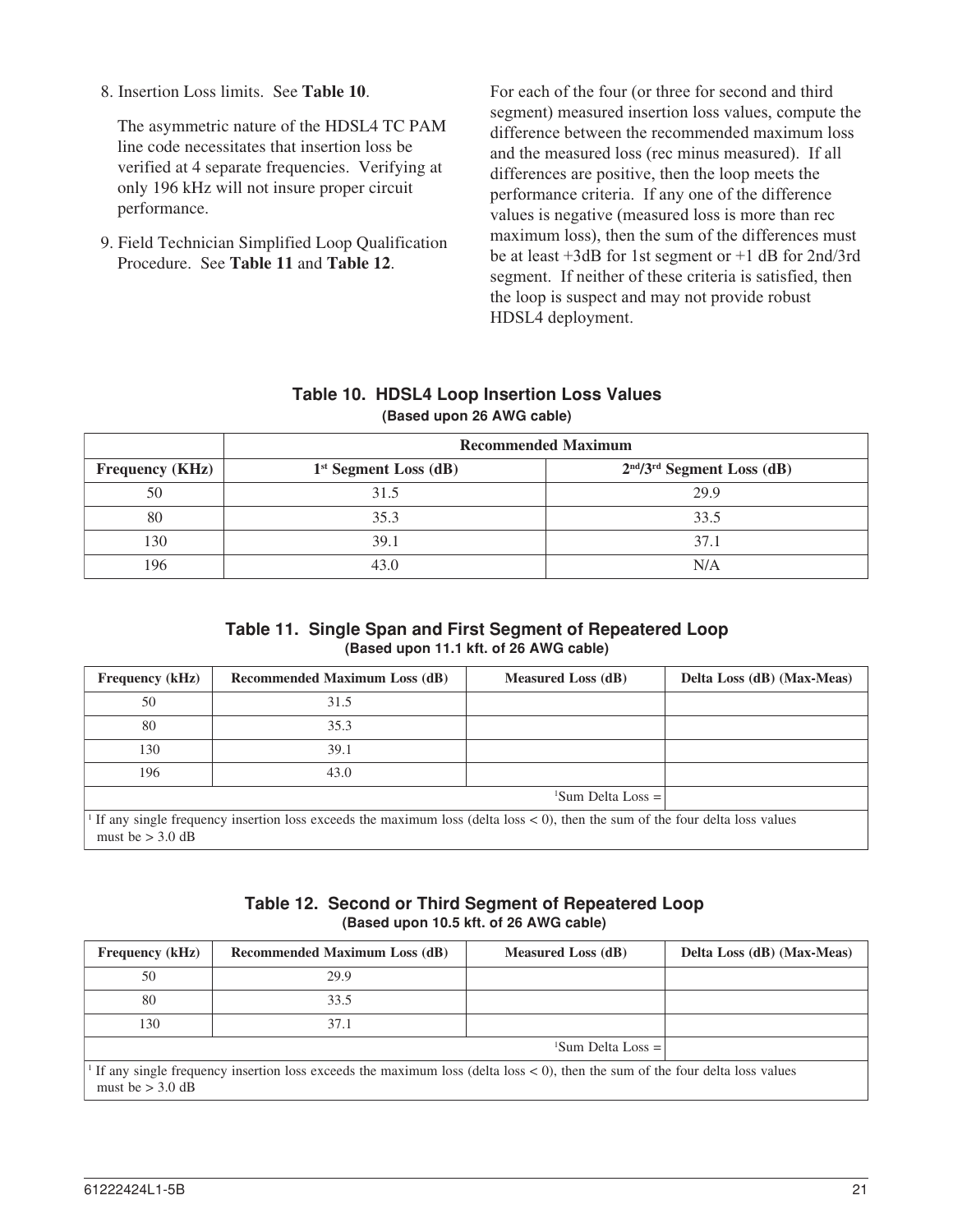# **8. TROUBLESHOOTING PROCEDURES**

Use **Table 13** to troubleshoot the ADTRAN H4TU-R.

# **9. MAINTENANCE**

The ADTRAN H4TU-R requires no routine maintenance. In case of equipment malfunction, use the front panel bantam jack and/or DB-9 connector to help locate the source of the problem.

ADTRAN does not recommend that repairs be performed in the field. Repair services may be obtained by returning the defective unit to the ADTRAN Customer and Product Service (CAPS) Department.

# **10. PRODUCT SPECIFICATIONS**

**Table 14** lists the H4TU-R specifications.

## **11. WARRANTY AND CUSTOMER SERVICE**

ADTRAN will replace or repair this product within the warranty period if it does not meet its published specifications or fails while in service. Warranty information can be found at www.adtran.com/warranty.

U.S. and Canada customers can also receive a copy of the warranty via ADTRAN's toll-free faxback server at 877-457-5007.

- Request Document 414 for the *U.S. and Canada Carrier Networks Equipment Warranty*.
- Request Document 901 for the *U.S. and Canada Enterprise Networks Equipment Warranty*.

Refer to the following subsections for sales, support, CAPS requests, or further information.

## **ADTRAN Sales**

Pricing/Availability: 800-827-0807

## **ADTRAN Technical Support**

Pre-Sales Applications/Post-Sales Technical Assistance: 800-726-8663

Standard hours: Monday - Friday, 7 a.m. - 7 p.m. CST Emergency hours: 7 days/week, 24 hours/day

## **ADTRAN Repair/CAPS**

Return for Repair/Upgrade:

(256) 963-8722

# **Repair and Return Address**

Contact Customer and Product Service (CAPS) prior to returning equipment to ADTRAN.

ADTRAN, Inc.

CAPS Department

901 Explorer Boulevard

Huntsville, Alabama 35806-2807

# **Table 13. Troubleshooting Guide**

Condition: All front panel indicators are *off*.

Solutions:

1. Make sure the H4TU-R is properly seated in the housing.

2. Verify that the local power of –48 VDC (±24 VDC) is available at the housing.

3. If Steps 1 and 2 pass, but indicators are still off, replace the H4TU-R.

Condition: DSL 1/DSL 2 LED is *red*.

Solutions:

- 1. Verify that loss (attenuation) on Detailed System Status screen is < 35 dB on the first segment of the circuit and < 31 dB on the second and third segments.
- 2. Verify that the loops conform with HDSL4 Deployment Guidelines. See *Section 7*.
- 3. Verify that noise on the HDSL4 loops is within acceptable limits.
- 4. If Steps 1 through 3 pass and LED is *red*, replace the H4TU-R.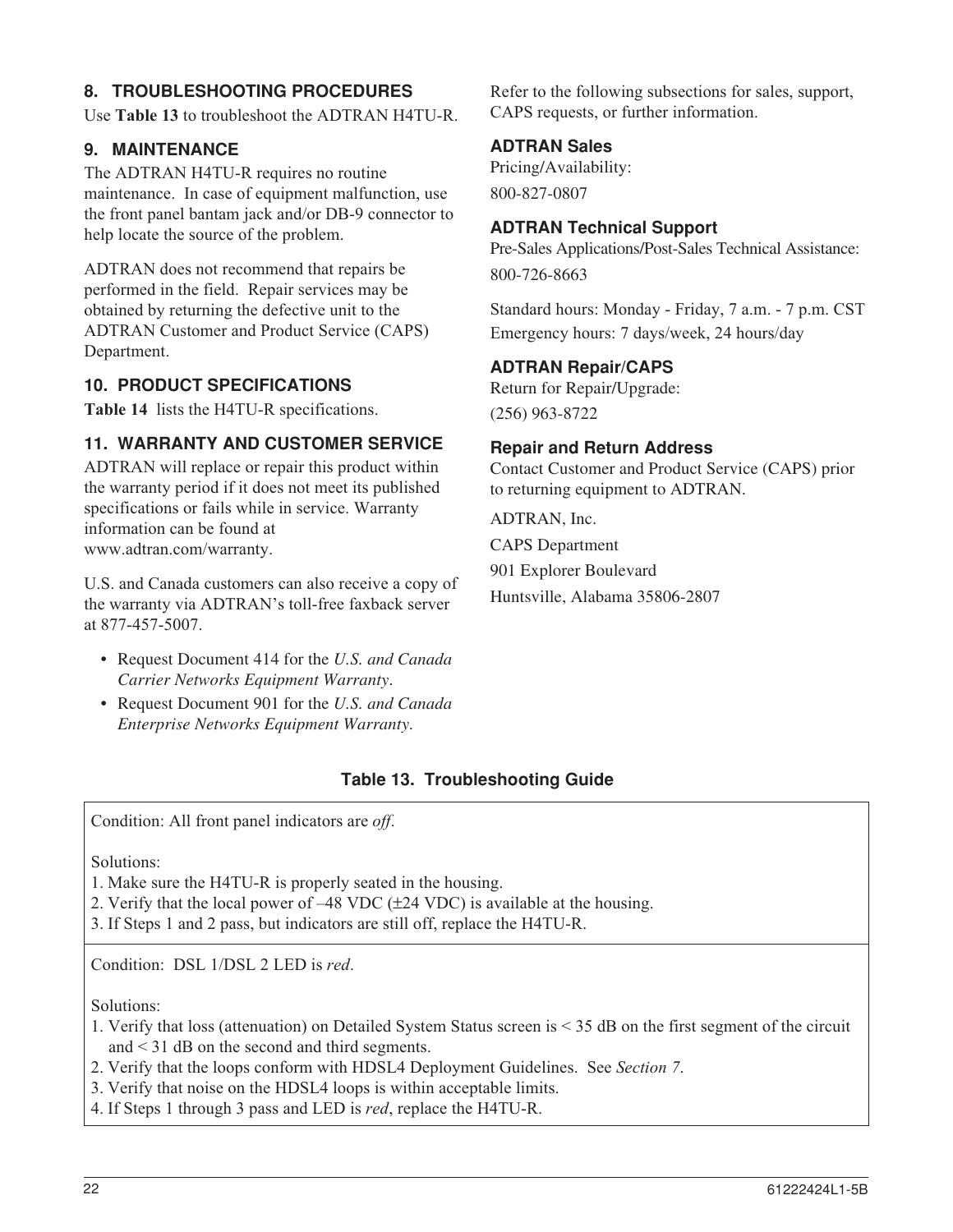| <b>Specifications</b>                                                                                                                                                                              | <b>Descriptions</b>                                                                                                                                                                                                                                                                                                                                                          |  |  |  |
|----------------------------------------------------------------------------------------------------------------------------------------------------------------------------------------------------|------------------------------------------------------------------------------------------------------------------------------------------------------------------------------------------------------------------------------------------------------------------------------------------------------------------------------------------------------------------------------|--|--|--|
| <b>Loop Interface</b>                                                                                                                                                                              |                                                                                                                                                                                                                                                                                                                                                                              |  |  |  |
| Modulation Type<br>Mode<br>Number of Pairs<br>Line Rate<br>Baud Rate<br>Loop Loss<br>Bridged Taps<br>Performance<br>H4TU-C Transmit Power (Data) Level<br>H4TU-C Transmit Power (Activation) Level | 16 TC PAM<br>Full duplex, partially overlapped echo canceling<br>$\overline{2}$<br>1.552 Mbps<br>261.333 k baud<br>Refer to the <i>Deployment Guidelines</i> section of this practice<br>Single Taps $<$ 2000 ft., Total Taps $<$ 2500 ft.<br>Compliant with T1.418-2002 (HDSL2 Standard, issue 2)<br>14.1 $\pm 0.5$ dBm (0 to 400 kHz)<br>14.1 $\pm 0.5$ dBm (0 to 307 kHz) |  |  |  |
| Input Impedence<br>Maximum Loop Resistance<br>Return Loss                                                                                                                                          | $135 \Omega$<br>1150 $\Omega$ (nonrepeatered circuit)<br>12 dB (50 kHz to 200 kHz)                                                                                                                                                                                                                                                                                           |  |  |  |
|                                                                                                                                                                                                    | <b>Network Interface</b>                                                                                                                                                                                                                                                                                                                                                     |  |  |  |
| DSX-1 Line Buildout<br>DSX-1 Line Code                                                                                                                                                             | DS1 Transmit Level   0 dB, -7.5 dB (default), -15 dB<br>0-133 ft ABAM (default)<br>133-266 ft ABAM<br>266-399 ft ABAM<br>399-533 ft ABAM<br>533-655 ft ABAM<br>B8ZS (default), AMI                                                                                                                                                                                           |  |  |  |
|                                                                                                                                                                                                    | Power<br>Tested with the ADTRAN H4TU-C (1221401L1) and H4R (1221445L1)                                                                                                                                                                                                                                                                                                       |  |  |  |
| H4TU-R Power Dissipation   5.0 watts<br>Local Power                                                                                                                                                | $-48$ VDC/ $\pm 24$ VDC<br>Fusing   1.00 A (not field-replaceable)                                                                                                                                                                                                                                                                                                           |  |  |  |
|                                                                                                                                                                                                    | <b>Clock</b>                                                                                                                                                                                                                                                                                                                                                                 |  |  |  |
| Clock Sources<br><b>Internal Clock Accuracy</b>                                                                                                                                                    | DSX-1 derived (with HDSL4 frame bit stuffing)<br>$\pm 25$ ppm (exceeds Stratum 4), Meets T1.101 timing requirements                                                                                                                                                                                                                                                          |  |  |  |
|                                                                                                                                                                                                    | <b>Tests</b>                                                                                                                                                                                                                                                                                                                                                                 |  |  |  |
| Diagnostics                                                                                                                                                                                        | Self-Test, Local Loopback (H4TU-C), Remote Loopback (H4TU-R)                                                                                                                                                                                                                                                                                                                 |  |  |  |
|                                                                                                                                                                                                    | <b>Physical</b>                                                                                                                                                                                                                                                                                                                                                              |  |  |  |
| T200 Office Repeater Shelf-Mounted<br>Dimensions  <br>Weight                                                                                                                                       | 5.5 in. high, x 0.7 in. wide, x 6.0 in. deep<br>$< 1$ lb.                                                                                                                                                                                                                                                                                                                    |  |  |  |
| <b>Environment</b>                                                                                                                                                                                 |                                                                                                                                                                                                                                                                                                                                                                              |  |  |  |
| Operating Temperature (Standard)<br>$-40^{\circ}$ C to $+70^{\circ}$ C<br>$-40^{\circ}$ C to $+85^{\circ}$ C<br>Storage Temperature                                                                |                                                                                                                                                                                                                                                                                                                                                                              |  |  |  |
| Compliance                                                                                                                                                                                         |                                                                                                                                                                                                                                                                                                                                                                              |  |  |  |
| UL 60950 Safety Listed<br><b>GR-1089-CORE</b><br>GR-63-CORE<br>ANSI T1.418-2001, Issue 2<br>ANSI T1.102 (DS1 Interface)                                                                            |                                                                                                                                                                                                                                                                                                                                                                              |  |  |  |
| <b>Part Number</b>                                                                                                                                                                                 |                                                                                                                                                                                                                                                                                                                                                                              |  |  |  |
| T200 H4TU-R, Local Power                                                                                                                                                                           | 1222424L1                                                                                                                                                                                                                                                                                                                                                                    |  |  |  |

# **Table 14. ADTRAN T200 H4TU-R Specifications**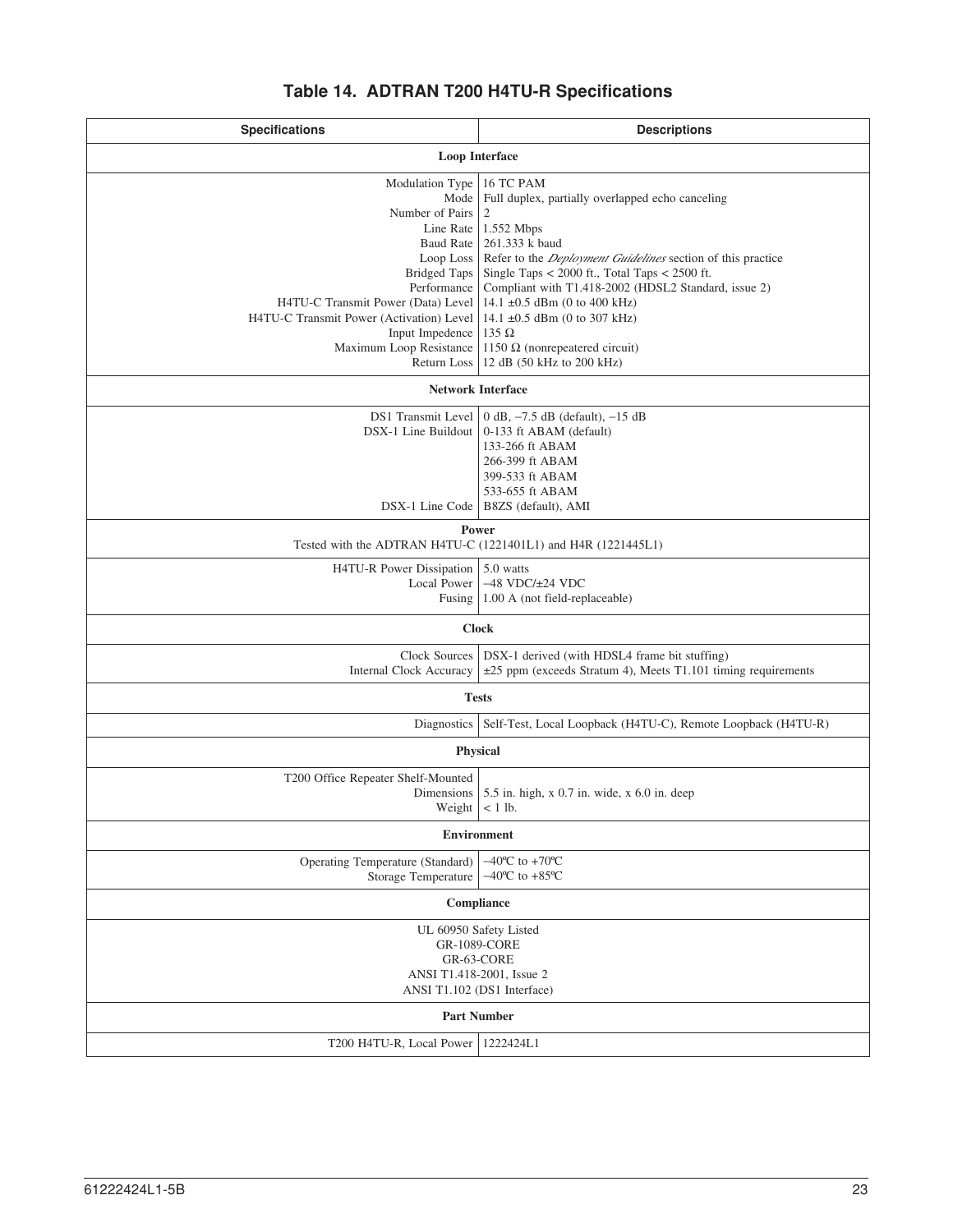This page is intentionally blank.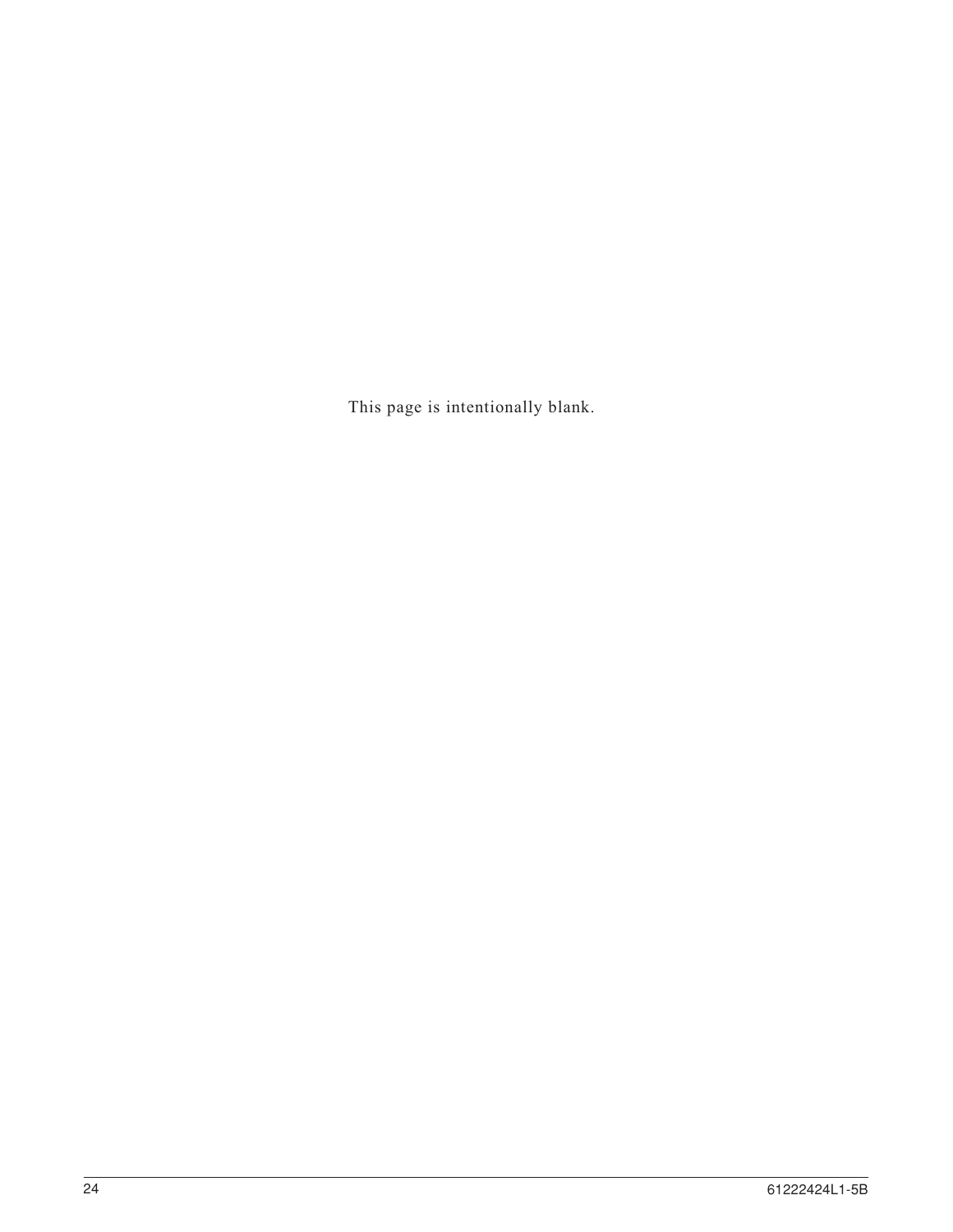# **Appendix A HDSL4 Loopbacks**

## **HDSL4 MAINTENANCE MODES**

This appendix describes operation of the HDSL4 system with regard to detection of in-band and ESF facility data link loopback codes.

Upon deactivation of a loopback, the HDSL4 system will synchronize automatically.

## **Loopback Process Description**

In general, the loopback process for the HDSL4 system elements is modeled on the corresponding DS1 system process. Specifically, the H4TU-C loopback is similar to an Intelligent Office Repeater loopback, and the H4TU-R loopbacks are similar to a T1 Smart Jack loopback.

The unit can detect the loopback activation or deactivation code sequence *only* if an error rate of 1E<sup>-03</sup> or better is present.

# **Loopback Control Codes**

A summary of network and customer control sequences is given in **Table A-1** and **Table A-2**.

## **NOTE**

In all control code sequences presented, the in-band codes are shown left-most bit transmitted first, and the ESF data link codes with right-most bit transmitted first.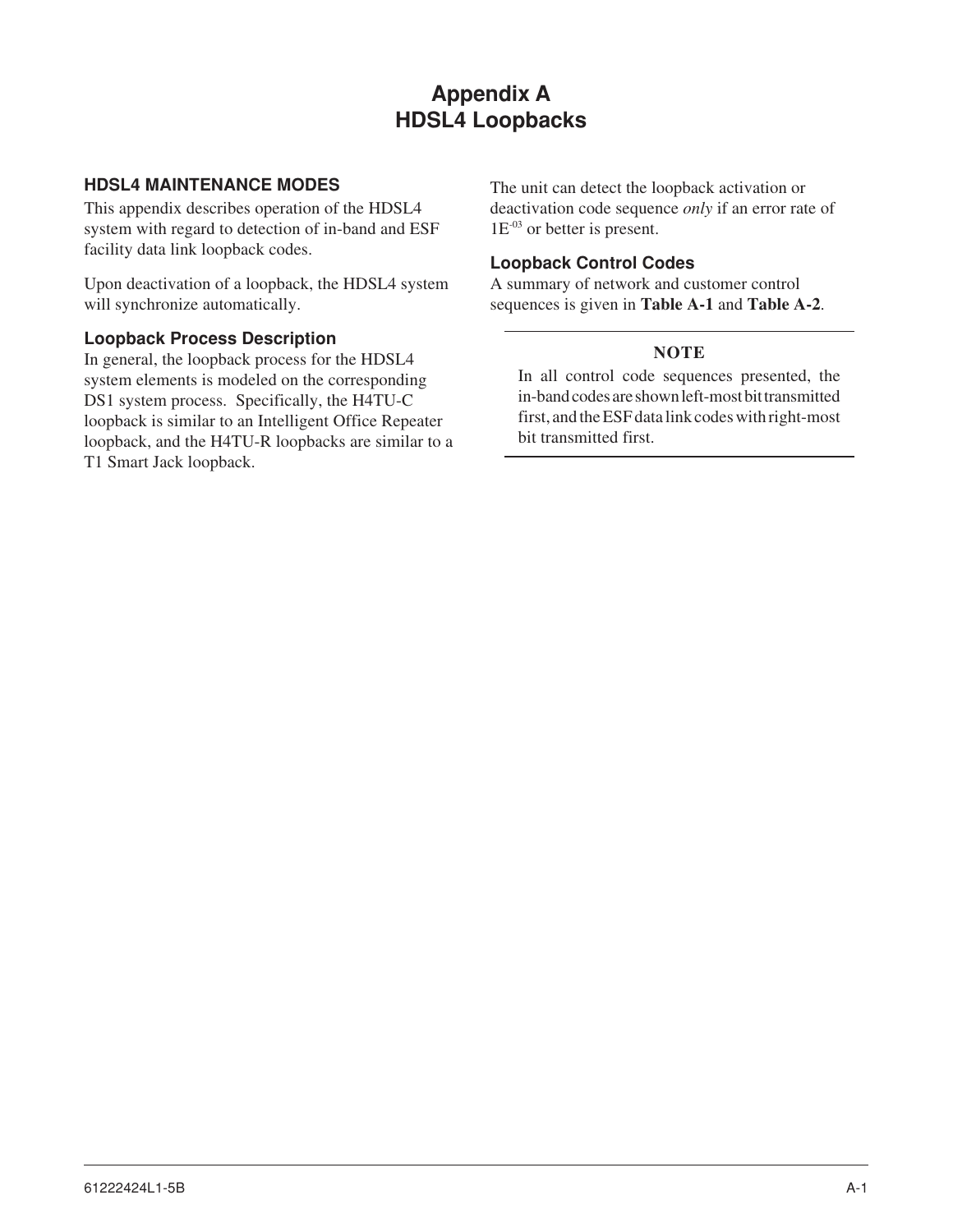| <b>Type</b> | Source <sup>1</sup> Code <sup>2,3</sup> |                                           | Name                                                      |
|-------------|-----------------------------------------|-------------------------------------------|-----------------------------------------------------------|
|             |                                         | Abbreviated (N)  3in7 (1110000)           | Loopback data from network toward network in the H4TU-R   |
|             |                                         |                                           | Loopback data from network toward network in the H4TU-C   |
|             |                                         |                                           | Loopback data from network toward network in first HRE    |
|             |                                         | $(N)$ 3in6 (111000)                       | Loopback data from network toward network in second HRE   |
|             |                                         |                                           | Loopback data from customer toward customer in H4TU-C     |
|             |                                         |                                           | Loopback data from customer toward customer in H4TU-R     |
|             |                                         |                                           | Loopback data from customer toward customer in first HRE  |
|             |                                         |                                           | Loopback data from customer toward customer in second HRE |
|             |                                         |                                           |                                                           |
| Wescom      |                                         | (N)  FF1E (1111 1111 0001 1110)           | Loopback data from network toward network at H4TU-C       |
|             |                                         |                                           |                                                           |
|             |                                         | (N)  FF04 (1111 1111 0000 0100)           | Loopback data from customer toward customer at H4TU-C     |
|             |                                         |                                           | Loopback data from network toward network at HRE1         |
|             |                                         | (N)  FF06 (1111 1111 0000 0110)           |                                                           |
|             |                                         |                                           | Loopback data from network toward network at HRE2         |
|             |                                         | $(C)$ 3F04 (0011 1111 0000 0100)          |                                                           |
|             |                                         |                                           | Loopback data from customer toward customer at HRE1       |
|             |                                         |                                           | Loopback data from customer toward customer at HRE2       |
|             |                                         | (N)  FF02 (1111 1111 0000 0010)           |                                                           |
|             |                                         |                                           | Loopback data from network toward network at H4TU-R       |
|             |                                         | $(C)$ 3F02 (0011 1111 0000 0010)          |                                                           |
|             |                                         |                                           | Loopback data from customer toward customer at H4TU-R     |
|             |                                         | (C)  FF48 (ESF-DL) (1111 1111 0100 1000)  |                                                           |
|             |                                         |                                           | Loopback data from customer toward customer at H4TU-R     |
|             |                                         |                                           | Loopback data from network toward network at H4TU-R       |
|             |                                         | (N)  FF48 (ESF-DL) (1111 1111 0100 1000)  |                                                           |
|             |                                         |                                           | Loopback data from network toward network at H4TU-R       |
|             | $(N/C)$ 1in3 (100)                      |                                           |                                                           |
|             |                                         | Loopdown everything                       |                                                           |
|             |                                         | (N/C) FF24 (ESF-DL) (1111 1111 0010 0100) |                                                           |
|             |                                         | Loopdown everything                       |                                                           |

#### **Table A-1. HDSL4 Loopback Control Codes**

<sup>A-1</sup> The Source column indicates which side of the interface the control codes are sent from. For example, an (N) indicates a network sourced code, while a (C) indicates a customer sourced code.

A-2 All codes are inband unless labeled ESF-DL

A-3 All codes listed above must be sent for a minimum of 5 seconds to be detected and acted upon.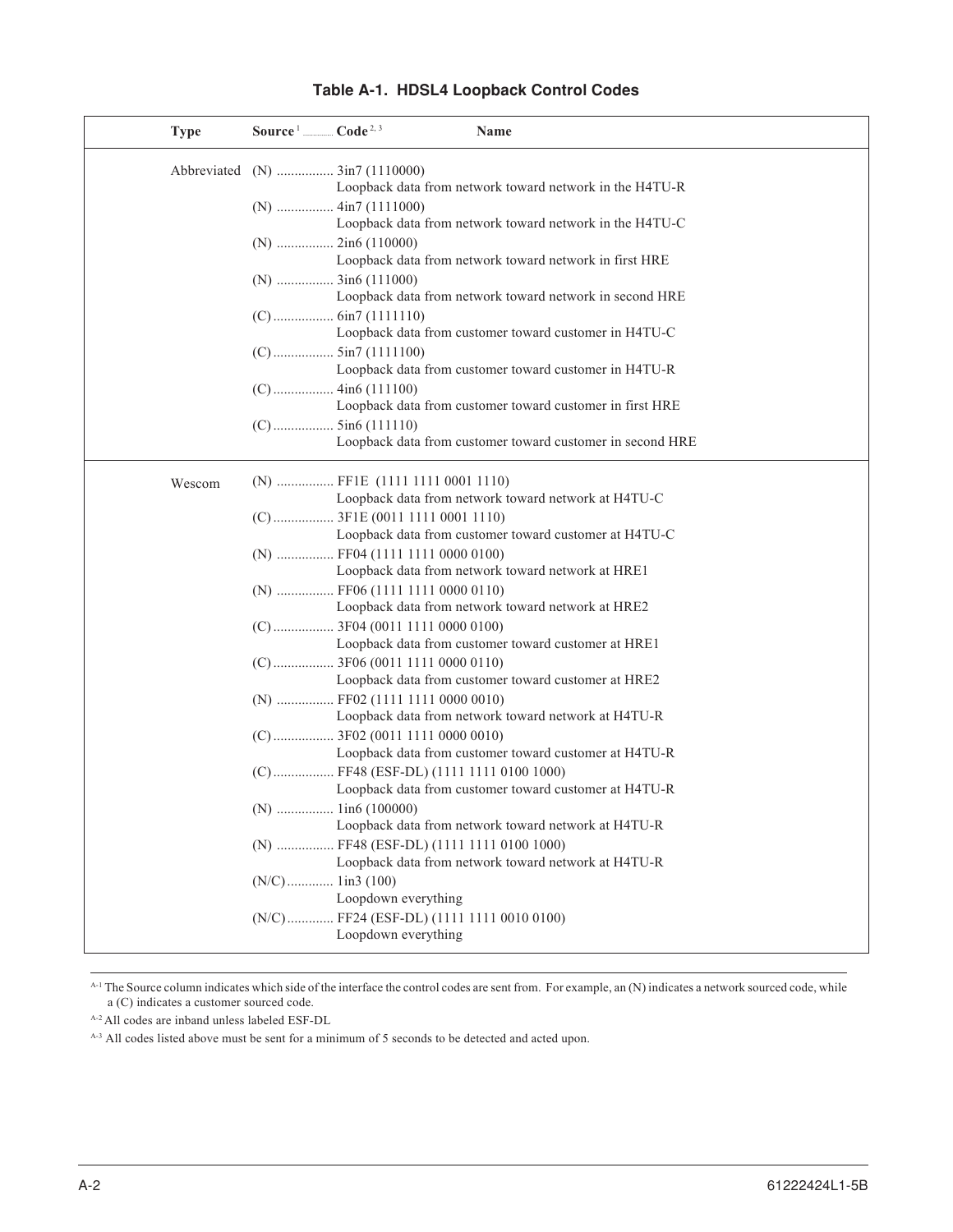|  | <b>Table A-2. Loopback and Control Codes</b> |  |  |  |
|--|----------------------------------------------|--|--|--|
|--|----------------------------------------------|--|--|--|

| <b>Function</b>                                  | Code                                                                            | <b>Response</b>                                                                                                                                                                                                                                                                                                                                                                                                                                                                    |  |
|--------------------------------------------------|---------------------------------------------------------------------------------|------------------------------------------------------------------------------------------------------------------------------------------------------------------------------------------------------------------------------------------------------------------------------------------------------------------------------------------------------------------------------------------------------------------------------------------------------------------------------------|--|
| ARM (in-band)-also known as<br>2-in-5 pattern    | 11000 (binary)                                                                  | If the pattern is sent from the network, the units will<br>arm, and the H4TU-R will loop up if NIU Loopback is<br>enabled.                                                                                                                                                                                                                                                                                                                                                         |  |
| ARM (ESF Data Link)                              | FF48 (hex) or 1111 1111 0100 1000<br>(binary) sent in the Facility Data<br>Link | If the pattern is sent from the network, the units will<br>arm, and the H4TU-R will loop up if NIU Loopback is<br>enabled. This code has no functionality when sent<br>from the customer.                                                                                                                                                                                                                                                                                          |  |
| Disarm (in-band)-also known as<br>3-in-5 pattern | 11100 (binary)                                                                  | When sent from the network or customer, all units are<br>removed from the armed state, and loopbacks will be<br>released.                                                                                                                                                                                                                                                                                                                                                          |  |
| Disarm (ESF Data Link)                           | FF24 (hex) or 1111 1111 0010 0100<br>(binary) sent in the Facility Data<br>Link | When sent from the network or customer, all units are<br>removed from the armed state, and loopbacks will be<br>released.                                                                                                                                                                                                                                                                                                                                                          |  |
| H4TU-C Loop Up <sup>1,2</sup>                    | D3D3 (hex) or 1101 0011 1101 0011<br>(binary)                                   | If armed, the H4TU-C will loop up, 2 seconds of AIS<br>(all 1s) will be transmitted, the looped data will be sent<br>for 5 seconds, and then a burst of 231 logic errors will<br>be injected. The burst of 231 logic errors will continue<br>every 20 seconds as long as the D3D3 pattern is<br>detected. When the pattern is removed, the unit will<br>remain in loopback. If the pattern is re-instated, the<br>injection of 231 logic errors will continue every 20<br>seconds. |  |
| Loop Down w/o Disarm                             | 9393 (hex) or 1001 0011 1001 0011<br>(binary)                                   | When sent from the network, all units currently in<br>loopback will loop down. Armed units will not disarm.<br>In order to behave like a smartjack, the H4TU-R will<br>not loop down from a network loopback in response to<br>the 9393 pattern if NIU Loopback is enabled.                                                                                                                                                                                                        |  |
| Loopback Query <sup>1</sup>                      | D5D5 (hex) or 1101 0101 1101 0101<br>(binary)                                   | When the pattern is sent from the network, logic errors<br>will be injected toward the network to indicate a<br>loopback is present toward the network. The number of<br>errors injected is determined by the nearest unit that is<br>in loopback. As long as the pattern continues to be<br>sent, errors are injected again every 20 seconds.<br>231 errors = H4TUC; 10 errors = H4R #1; 200 errors<br>$=$ H4R #2; 20 errors $=$ H4TU-R.                                          |  |

<sup>1</sup>Units must be armed with 11000b or FF48h before this code will work.

2 Loopback and error injection will only occur if the in-band code is received by the unit that is to go into loopback. In other words, if another loopback blocks the in-band code from being transmitted to the unit that is to go into loopback, loopback and error injection will not occur.

Note: All codes listed above must be sent for a minimum of 5 seconds to be detected and acted upon.